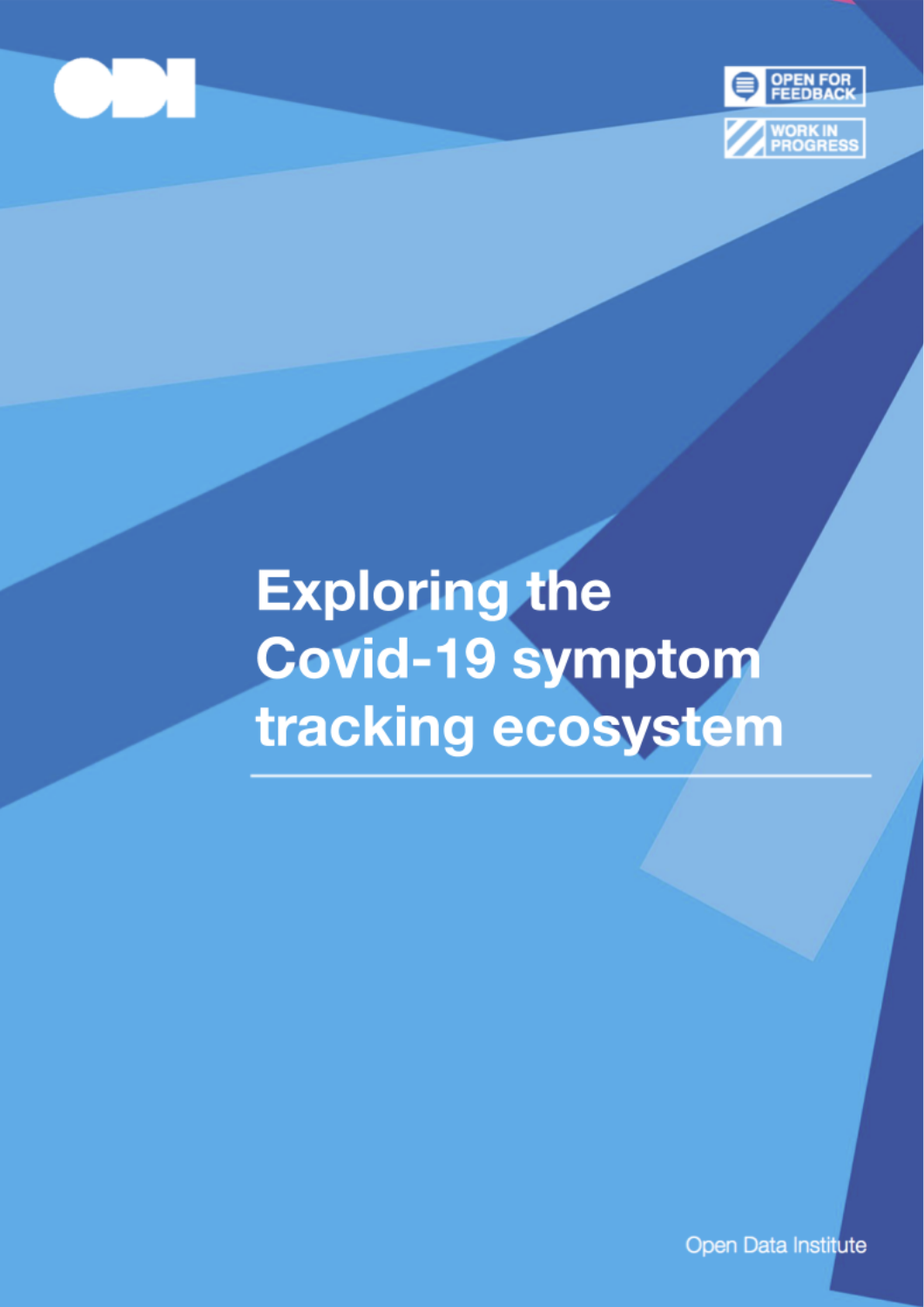# <span id="page-1-0"></span>**Contents**

| <b>Contents</b>                                    | 1              |
|----------------------------------------------------|----------------|
| About                                              | 2              |
| <b>Executive summary</b>                           | 3              |
| <b>Introduction</b>                                | 5              |
| <b>Landscape review</b>                            | 5              |
| Key findings at this stage                         | 6              |
| A number of symptom trackers in the ecosystem      | 6              |
| <b>Ecosystem structure</b>                         | 6              |
| Lack of collaboration                              | 6              |
| Lack of transparency around data collection        | 6              |
| Open data availability                             | 6              |
| User base                                          | 7              |
| Specific types of users                            | $\overline{7}$ |
| Location                                           | 7              |
| <b>Data discovery</b>                              | 8              |
| <b>Types of data</b>                               | 8              |
| Observations about types of data                   | 9              |
| Commonly asked questions                           | 9              |
| Data standards                                     | 9              |
| Representation of communities                      | 10             |
| Changes over time                                  | 10             |
| Mental health and wellbeing                        | 11             |
| <b>Outputs</b>                                     | 11             |
| Individual guidance                                | 11             |
| <b>Research insights</b>                           | 11             |
| Improvements to existing services                  | 11             |
| How does the data collected relate to the outputs? | 12.            |
| The symptom tracking data ecosystem                | 13             |
| The UK symptom tracking data ecosystem             | 13             |
| Where is value being created in this example?      | 14             |
| <b>Barriers to impact</b>                          | 14             |
| Opportunities                                      | 15             |
| International variations                           | 15             |
| A single source approach                           | 15             |
| A more collaborative approach                      | 16             |
| Where is value being created in this example       | 17             |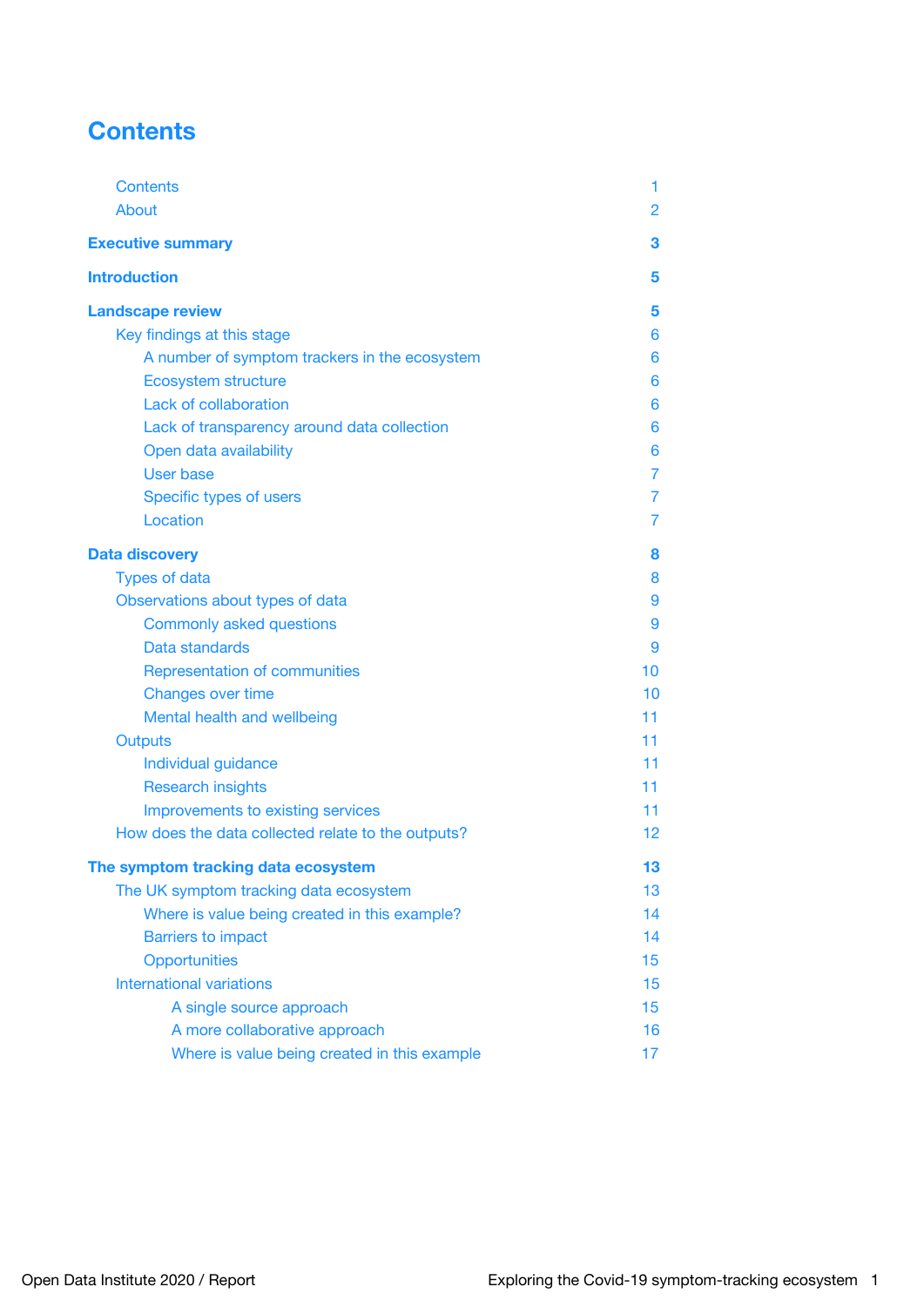| <b>Discussion</b>                                         | 18 |
|-----------------------------------------------------------|----|
| Data discovery                                            | 18 |
| <b>Legal complexities</b>                                 | 18 |
| <b>Technical barriers</b>                                 | 20 |
| <b>Trust and trustworthiness</b>                          | 20 |
| <b>Recommendations</b>                                    | 20 |
| Standards for data                                        | 21 |
| Enabling hub to facilitate interactions                   | 21 |
| Building trust with the public through ethical approaches | 22 |
| <b>Appendices</b>                                         | 23 |

## <span id="page-2-0"></span>**About**

This report has been researched and produced by the Open Data Institute, and published in January 2021. Its lead author was James Maddison with contributions from Olivier Thereaux and Jeni Tennison. If you want to share feedback by email or would like to get in touch, contact the Open Covid-19 project team at [research@theodi.org](mailto:research@theodi.org).



How can it be improved? We welcome suggestions from the community in the comments.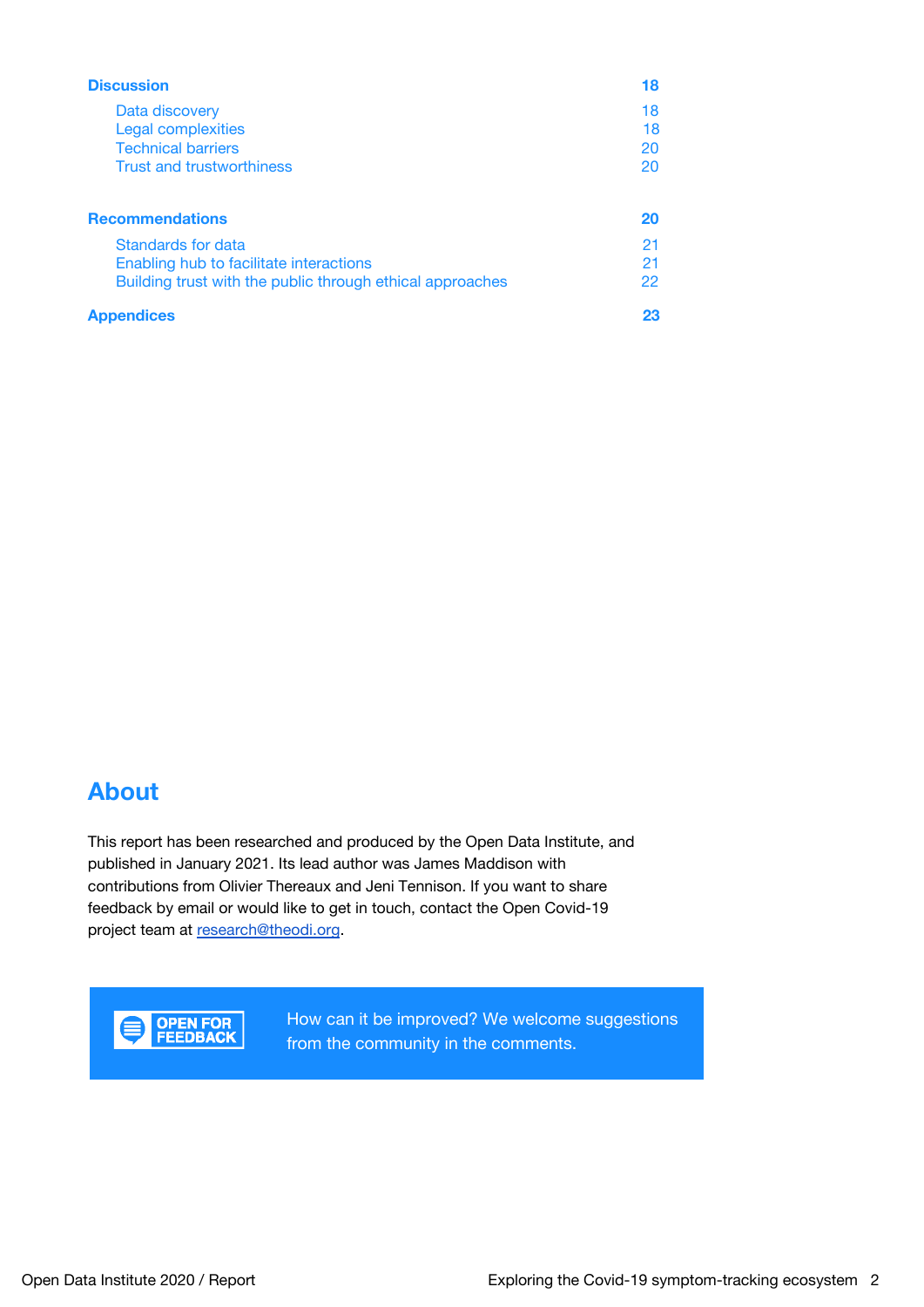# <span id="page-3-0"></span>**Executive summary**

In April 2020, the Open Data Institute (ODI) **[launched](https://theodi.org/project/building-an-open-and-trustworthy-data-ecosystem-for-covid-19/) a new project**, funded by Luminate, which aims to support the building of an open and trustworthy data ecosystem for Covid-19. As part of this project, our team looked at the ecosystem of symptom trackers to understand how they operate and cooperate, and what data flows they enabled.

Covid-19 symptom trackers may be expected to collect similar data and have a comparable purpose, but our team observed a diverse ecosystem of organisations, working towards a variety of outcomes.

We did find instances of organic collaboration between symptom trackers, but coordination seemed to be rare. It was generally limited to government intervention – either by mandating a single tracker, or by empowering an organisation with an intermediary role to manage the aggregation and processing of data

While this disaggregated, decentralised approach was generally more agile, and allowed the emergence of symptom-tracking applications at a time of crisis and emergency, there would have been value in interventions aimed at increasing standardisation, interoperability, and knowledge sharing.

This document is not a comprehensive review of the symptom-tracking data ecosystem. It provides an overview of our research in this area and outlines some high-level recommendations for symptom trackers, health policy organisations and funders.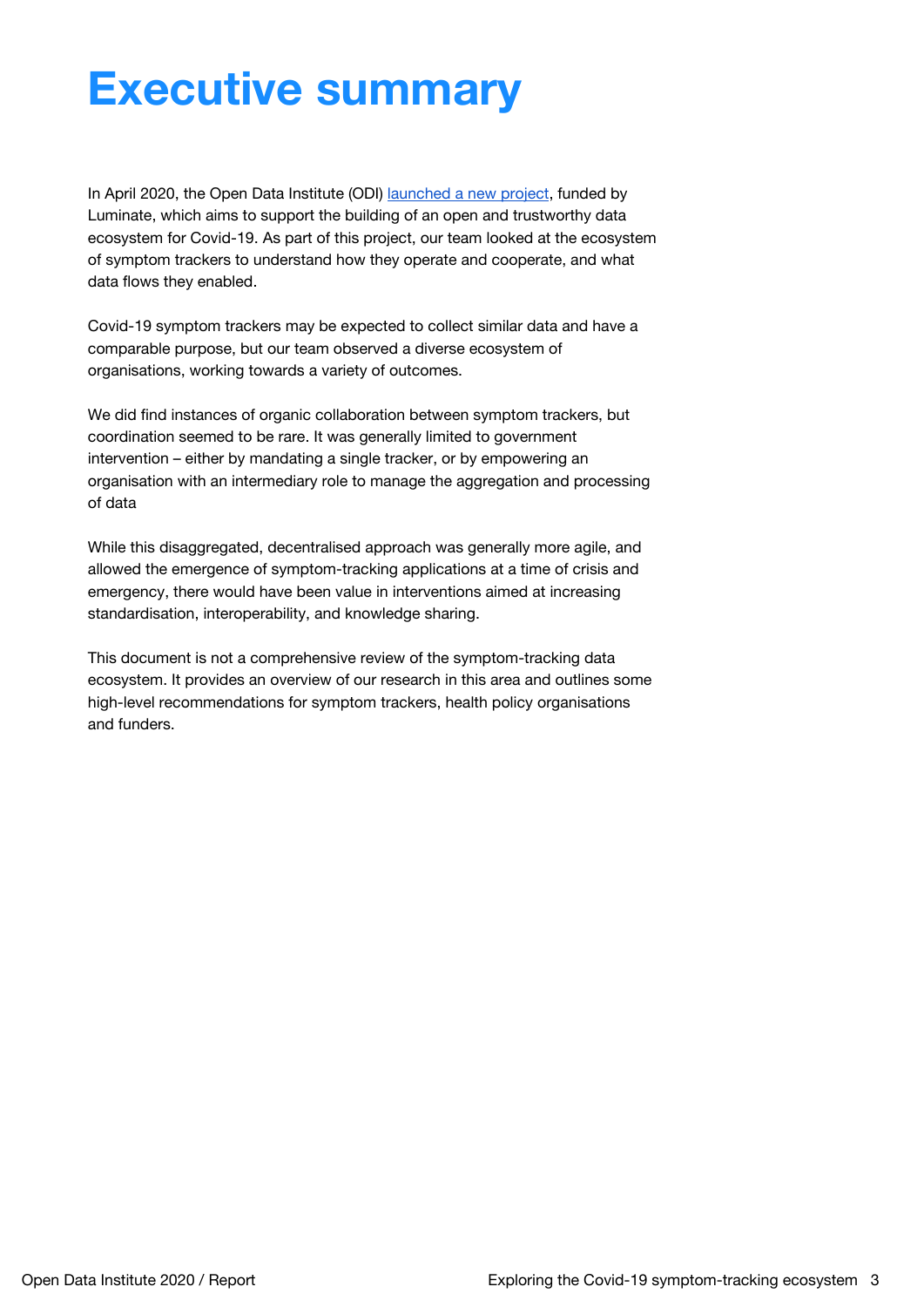# **Introduction**

During the early stages of this project, the ODI offered free [support](https://theodi.org/article/need-help-to-share-data-to-tackle-the-coronavirus-crisis-get-in-touch/) to people and organisations who have data they think could help the world to navigate the pandemic. One organisation which requested support was the team behind TrackTogether, an application which allows users to monitor and record symptoms of illness.

These types of applications – known as [symptom](https://theodi.org/article/spot-the-difference-explaining-the-covid-19-apps/) trackers – can help individuals to decide whether they have symptoms of Covid-19, and therefore need to seek further medical advice or support. If enough users engage with a particular symptom tracker, the data that is being collected could be used by researchers for a number of purposes, for example to identify where Covid-19 outbreaks are likely to occur next. These types of insights could be used by decision makers across sectors to make more informed decisions about how, when and where to respond to the pandemic. Symptom trackers are not a new phenomenon, but have become an integral part of how we learn about the spread of Covid-19 and its symptoms.

The ODI helped **[TrackTogether](https://theodi.org/article/tracktogether-and-the-odi-covid-19-project/)** to publish open data from their symptom tracker, which involved using:

- the ODI's ['Anonymising](https://theodi.org/article/anonymising-data-in-times-of-crisis/) data in times of crisis' guide to reduce the risks of reidentification of individuals through the data and
- the [Octopub](https://octopub.io/) open data publishing tool to make the data available on Github. Aggregate TrackTogether data is now [available](https://github.com/tracktogether/opendata) for anyone to access, use and share.

The work with TrackTogether highlighted a number of interesting questions:

- How many other symptom trackers have been created to help navigate the pandemic?
- Are these applications collecting similar data from users, and what is this data being used for?
- Are the organisations behind these applications working together to help address the wider social and economic challenges presented by Covid-19?

With these questions in mind, the ODI decided to make [exploring](https://theodi.org/article/odis-covid-19-research-identifies-symptom-tracking-as-a-key-area-for-attention/) the [symptom-tracking](https://theodi.org/article/odis-covid-19-research-identifies-symptom-tracking-as-a-key-area-for-attention/) data ecosystem a key area of focus for the Covid-19 project. The research was broken down into three phases:

- 1. Landscape review of existing symptom trackers
- 2. Data discovery
- 3. Data ecosystem mapping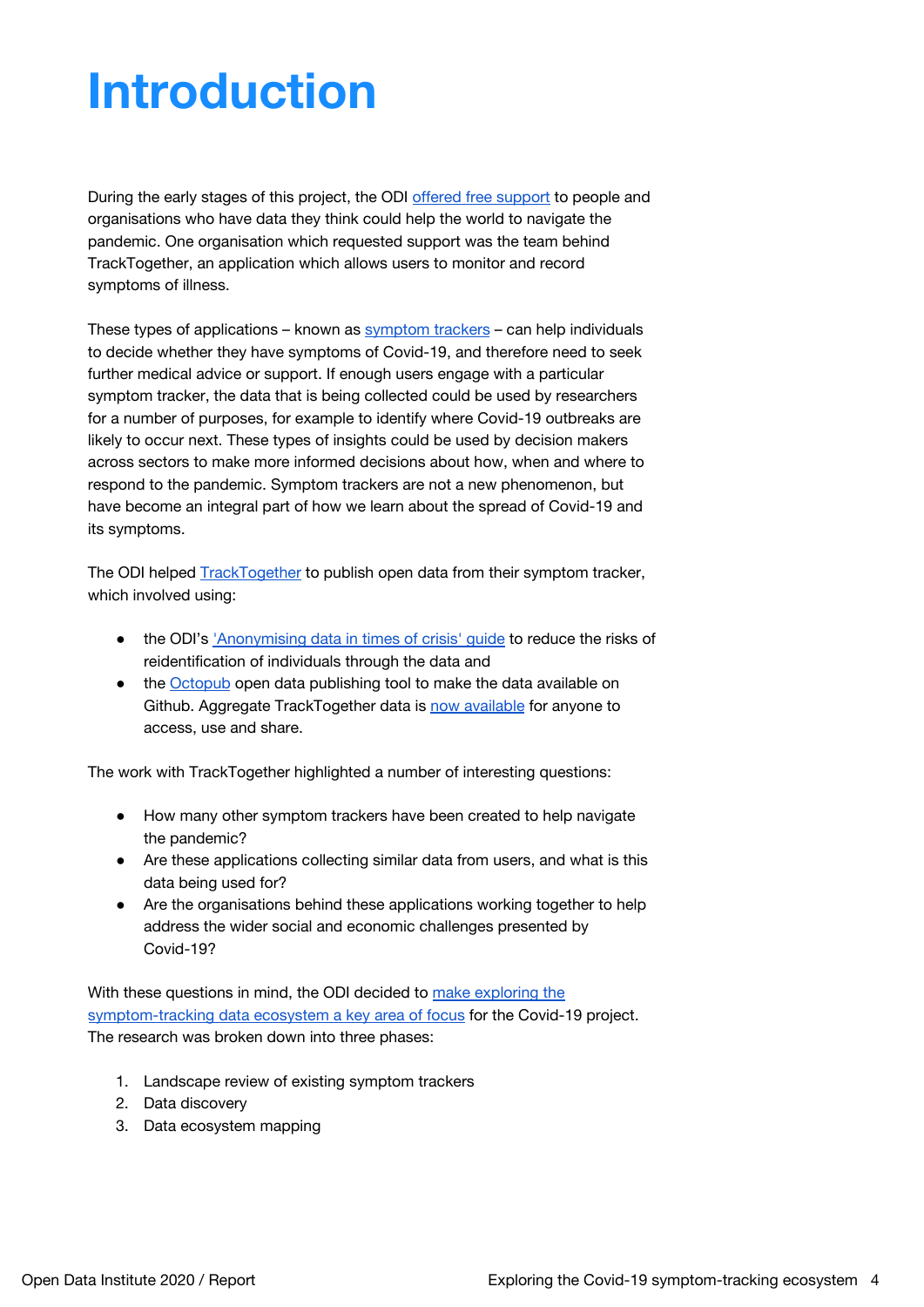# **Landscape review**

Landscape reviews provide a broad description and analysis of policy areas, largely based on publicly available information.

In phase one of our research, we conducted a landscape review of the Covid-19 symptom trackers that are currently in operation. Initially, we found 38 applications that are collecting and using data about user's symptoms. We used targeted web search terms such as 'Covid-19 symptom-tracking' or 'Covid-19 symptom trackers', as well as questions such as 'have I got Covid-19?'. Our colleagues at TrackTogether helped by sharing a list of organisations that they were aware of who collect Covid-19 symptom data.

To understand whether these applications met with the team's definition of a symptom tracker – an application that helps you monitor and track the symptoms of Covid-19 – each initiative was described in terms of the following attributes:

- **● Initiative name**
- **Lead organisation**
- **Lead organisation type** We defined four broad types of organisation: private; public; third [sector] and research. It felt important to note this so that we could examine an organisation's motives later, following data discovery.
- **Connected organisations** Information about other organisations involved in an initiative. This could include technical partners, users of the data, those with an interest in the outputs being created, and funders. This helps understand how organisations are sharing data and whether there are any common denominators across different initiatives.
- **Country**: This helped us track where the user base for each application was, which is useful for understanding the ecosystem that surrounds different initiatives.
- **What data is being collected?** This attribute captured any public information about data being collected by the application. This helped us identify where to start the data discovery process.
- **Is data being shared with others?** Any publicly available information about data being shared as part of an initiative. It felt important to try to understand if applications were communicating to users about data sharing, as well as discovering whether any initiatives were sharing with each other.
- **Outputs** Any information about publicly-accessible outputs relating to Covid-19 that have been created by the organisations involved in a particular initiative.
- **Website URL**

The full dataset of symptom-tracking applications that we identified is available in a [spreadsheet](https://docs.google.com/spreadsheets/d/1ryjcdPTmB02agyu9ek6gnB0786RuiDeUQ9eB1IvNJQc/edit#gid=833802341).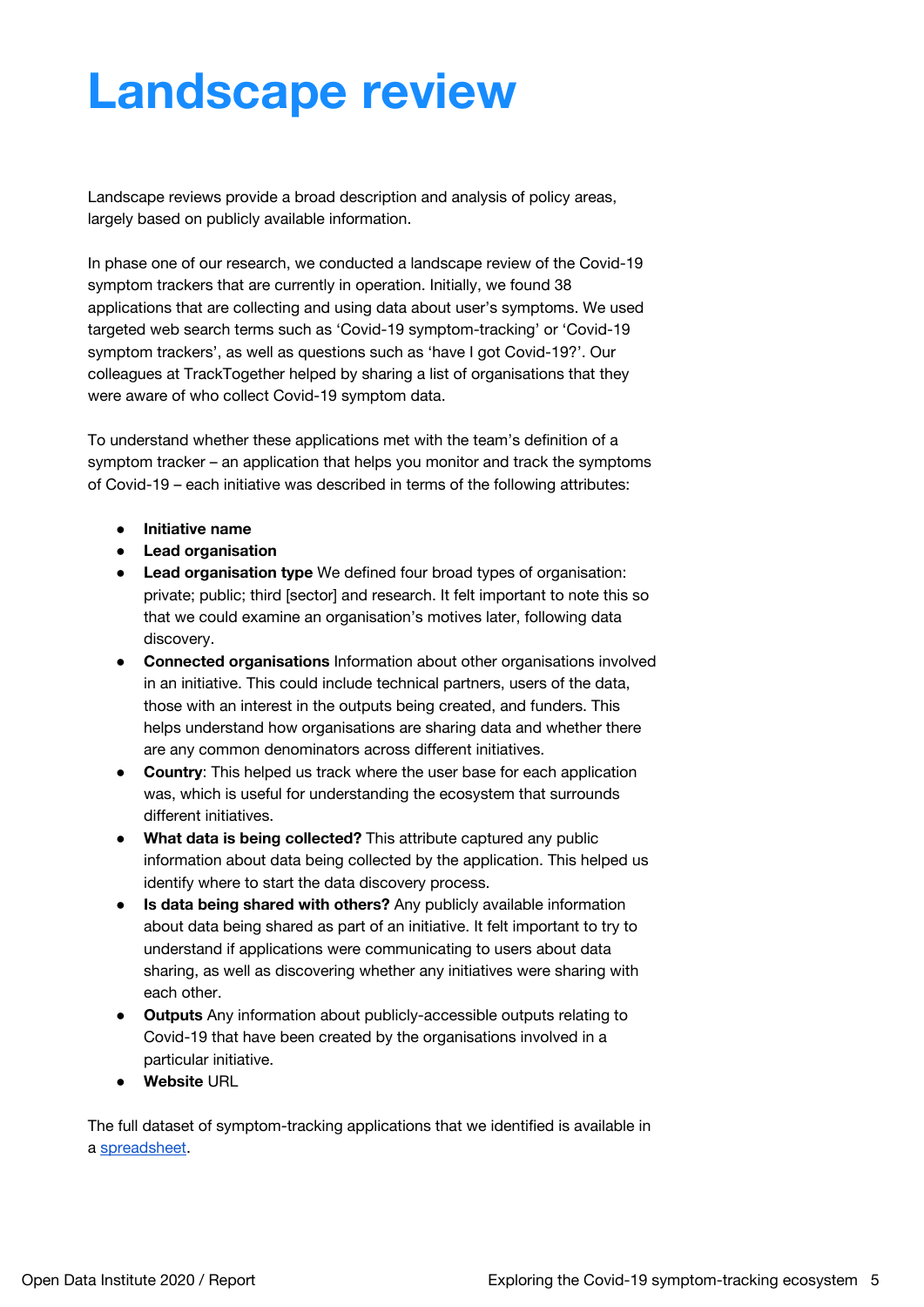# <span id="page-6-0"></span>**Key findings at this stage**

#### **A number of symptom trackers in the ecosystem**

This research does not capture a complete list of all symptom trackers in operation around the world, but it does highlight that there are a large number of symptom trackers for users to choose from, particularly in the UK and the US.

#### <span id="page-6-1"></span>**Ecosystem structure**

In most countries, including the UK, it does not appear that there is just one accredited symptom tracker which has been endorsed by government or national healthcare systems. There are some exceptions to the rule: in Canada and Vietnam, governments seem to favour a more centralised approach and publicly endorse one symptom-tracking application.

#### <span id="page-6-2"></span>**Lack of collaboration**

We found only two large scale initiatives – [Project](https://www.nhsx.nhs.uk/covid-19-response/data-and-information-governance/project-oasis/) Oasis and the [Coronavirus](https://www.coronaviruscensuscollective.org/) Census [Collective](https://www.coronaviruscensuscollective.org/) – that had the same organisations formally involved (beyond the NHS as a user of the insights being created). This suggests a lack of collaboration between symptom trackers.

There are contexts in which a very diverse and independent ecosystem is ideal, but we expected to see more collaboration in the Covid-19 ecosystem, given the need to respond to the pandemic quickly and efficiently. In this context, having numerous data stewards who do not collaborate may lead to fragmentation, leading to bad decisions that affect people's health and wellbeing.

#### <span id="page-6-3"></span>**Lack of transparency around data collection**

From the outset, we did not find any public information about the types of data that different initiatives were collecting. The large majority of initiatives have published little or no information about the datasets that they are collecting. While this might come as a result of the need to deliver something quickly and efficiently, transparency of activities around public health data is important for public trust, and should not be forgotten or deprioritised.

#### <span id="page-6-4"></span>**Open data availability**

Beyond TrackTogether's open data, we found only two initiatives publishing open symptom-tracking data. They were [symptomtracker.org.uk,](http://symptomtracker.org.uk/index.html) a now defunct volunteer-led symptom tracker, and [Studybugs,](https://studybugs.com/) an application for parents to notify schools when their child has Covid-19 symptoms.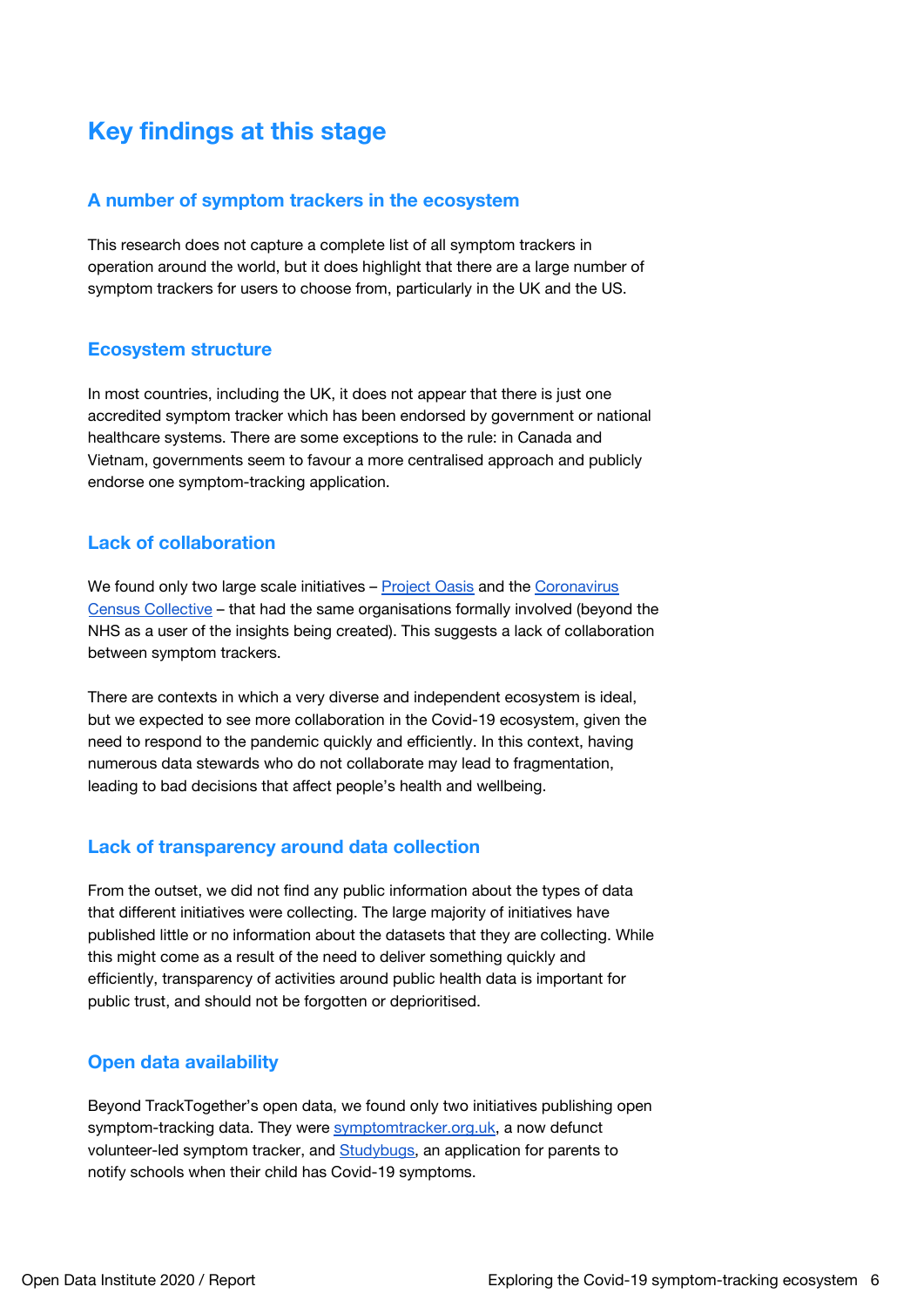#### <span id="page-7-0"></span>**User base**

16 of the symptom trackers can be accessed using a web browser and 12 symptom trackers are available as a downloadable application on a smartphone. 10 of the symptom trackers have been integrated into existing health and wellbeing applications, which consumers use to track personal information on subjects such as fitness, diet and even medical records. According to a [study](https://www.statista.com/statistics/742448/global-fitness-tracking-and-technology-by-age/) published in 2019, around 33% of the global population over the age of 15 use health tracking applications or devices, a large majority of which are between the ages of 20 and 39. It is therefore reasonable to surmise that the majority of symptom trackers are targeted at people within a similar age range, that have access to smartphones or a computer.

### **Specific types of users**

Most of the symptom-tracking applications are marketed for a broad audience, but some have been created for very specific audiences. Studybugs, for example, is designed for use by parents of school aged children.

### <span id="page-7-1"></span>**Location**

<span id="page-7-2"></span>The majority of applications examined are marketed as tools that can be used by citizens within a given geography, for example people in the UK. Some applications require proof of residency before you can use them. Two of the initiatives – one in Ghana and one in the US – require you to submit a country-specific phone number. Failure to do so means a user cannot use the application. Three of the initiatives examined have publicly stated that they are operating on a global scale, so users from multiple countries are welcome to use the application.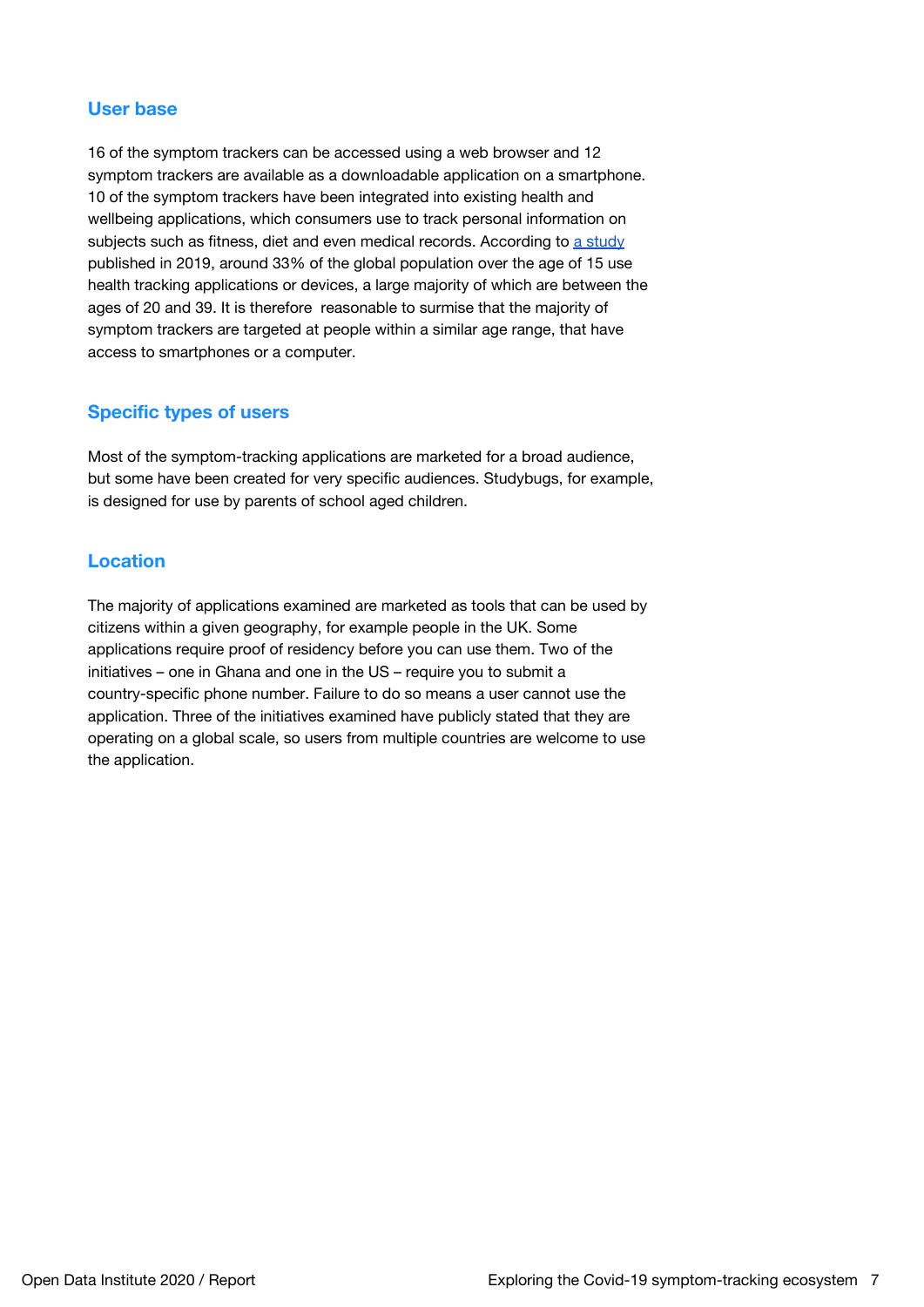# **Data discovery**

In order to identify the types of data that users are being asked to share with symptom-tracking applications, we accessed each application and filled in the questionnaires provided. At this stage, the team was very careful to not submit any false information to the questionnaires, so this research might not reflect all the questions asked by some applications if they operate using a question tree whereby questions are revealed based on answers to previous questions.

It is also worth noting that at this stage, 14 of the initiatives were ruled out for data discovery (see appendix). Two of these initiatives were re-using symptom-tracking data from other sources to produce insights on topics such as mobility during the pandemic, but were not directly tracking user's symptoms, and for a number of the non-UK applications, the team were unable to access the questionnaires due to a requirement to provide proof of residency, such as a phone number or postcode. However, we did not rule out these initiatives for the data ecosystem mapping exercise below, as some of them are integral to the ecosystem.

# <span id="page-8-0"></span>**Types of data**

Based on the 24 symptom trackers that we accessed, symptom-tracking data falls into 11 broad categories:

- Personal and demographic
- Employment
- Household
- Location
- Pre-existing health
- Symptoms of illness
- Covid-19 infection status
- **Travel**
- Interaction with others
- Changes in lockdown
- Mental health and mood

<span id="page-8-1"></span>The full list of questions is available in an aggregated list in the appendices of this report. There is also a breakdown of how many initiatives asked each question.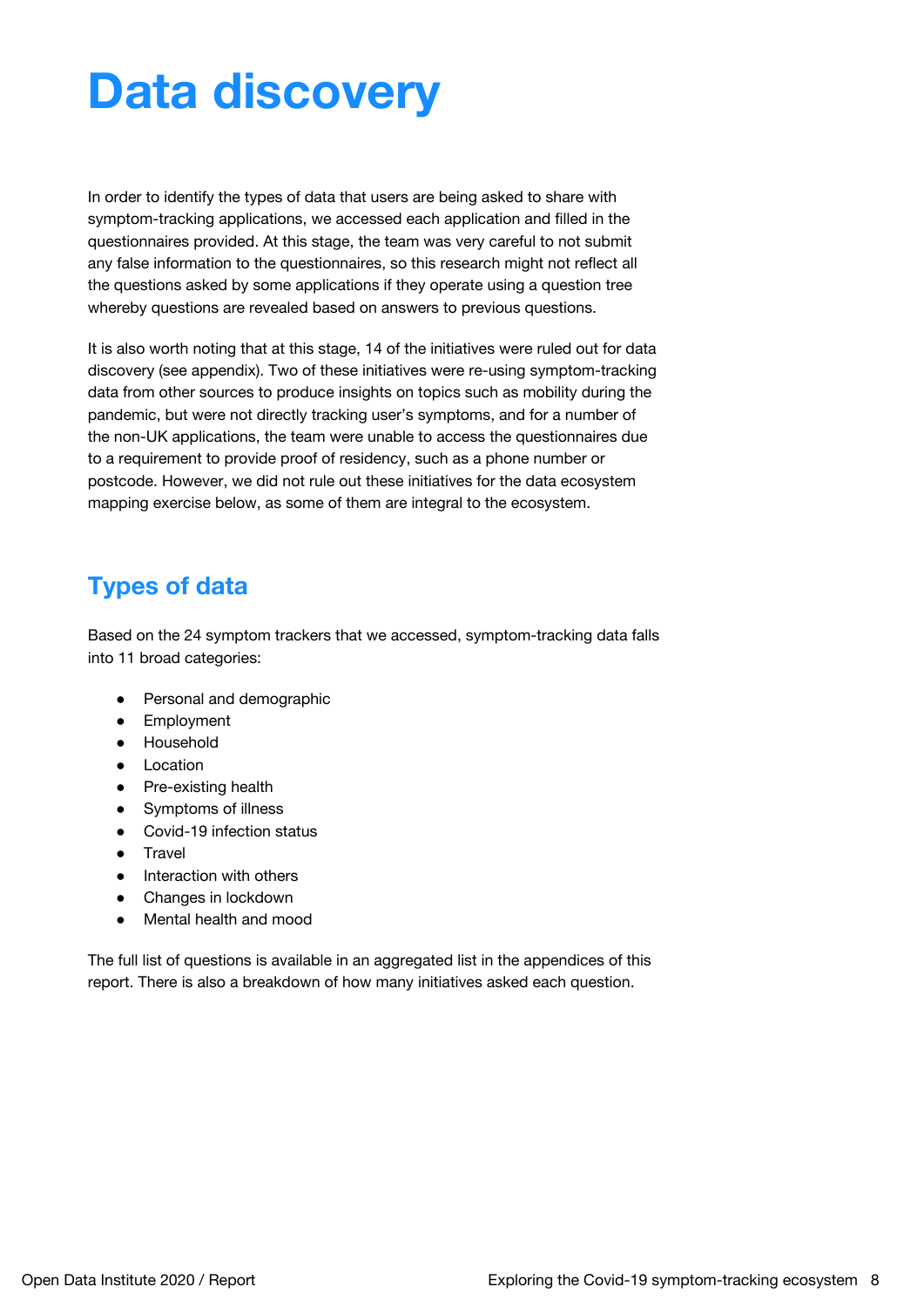# **Observations about types of data**

## <span id="page-9-0"></span>**Commonly asked questions**

The five most commonly-asked questions require the following information:

- The user's symptoms that correlate with symptoms officially associated with Covid-19 (16/28)
- The age of the user (16/28)
- Exposure to someone who has been diagnosed with Covid-19 (13/28)
- The user's postcode (12/28)
- The user's pre-existing health conditions, such as heart disease, diabetes, asthma, etc (12/28)

### <span id="page-9-1"></span>**Data standards**

Many of the applications are collecting the same types of data, but there is a lot of variation in how different applications ask users to provide information. The most prominent example of this in our research is the way that symptom trackers are documenting the age of users. A user's age is one of the most commonly asked questions, but some trackers ask for a full date of birth, others ask for a specific age and many ask which age category the user falls into. This suggests that there are few commonly adopted data standards – documented agreements about how to represent data, which enable us to take a consistent, rule-based approach to data management – for Covid-19 symptom data.

<span id="page-9-2"></span>In order to understand data, to share it with others and to help them understand it too, the data needs to conform to a widely recognised format. Health organisations like the National Health Service (NHS) recognise the importance of data standards, and are working [towards](https://digital.nhs.uk/data-and-information/data-insights-and-statistics/data-standards-team) making sure that information about health is captured and categorised using common standards.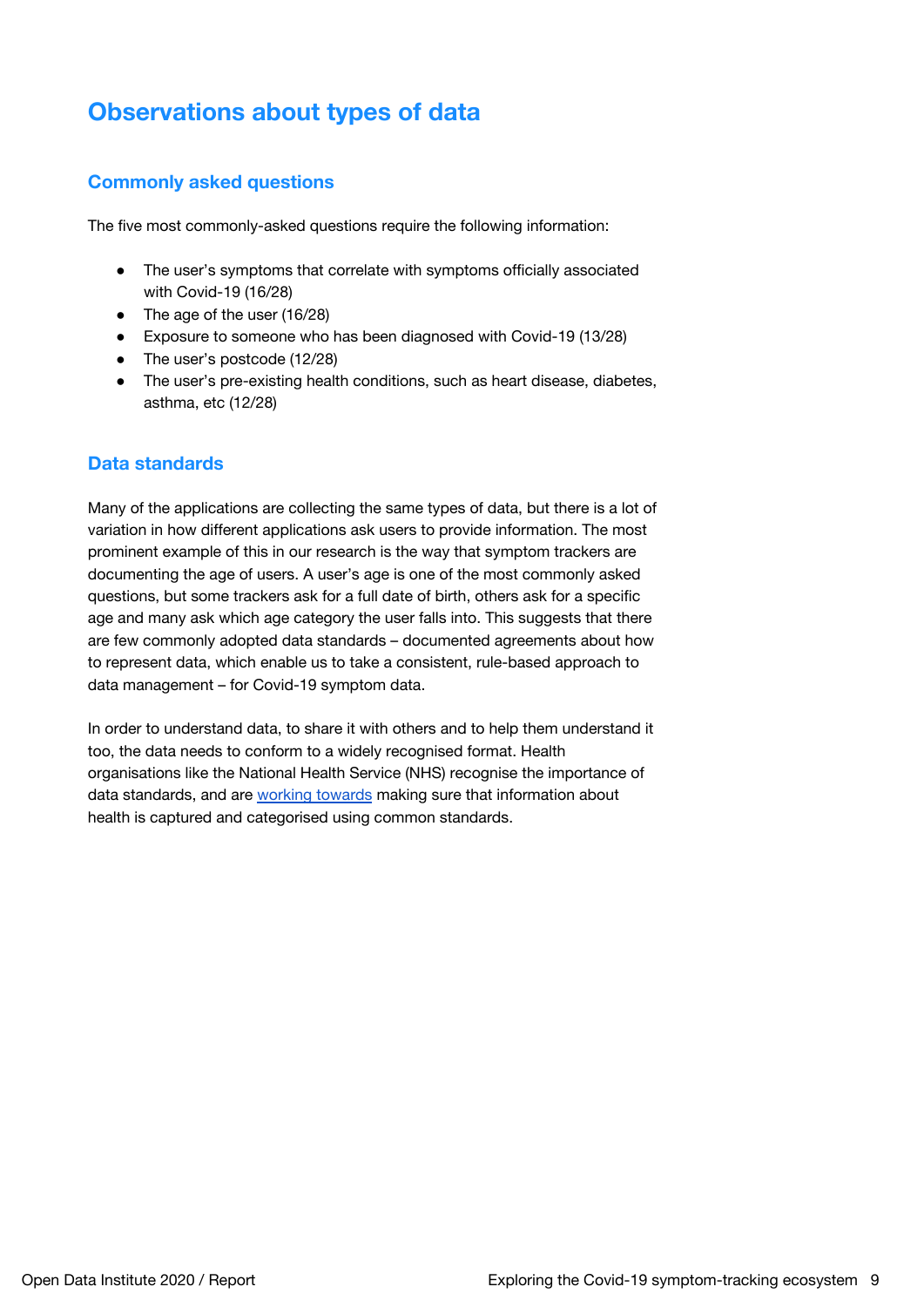### **Representation of communities**

Given that Covid-19 affects different groups and communities in different ways, it is important to make sure that the data being collected is representative of all of the communities in the area that the application is serving. Gathering data from members of groups that have been highlighted as being at a higher risk of fatality from Covid-19 is particularly important as an early warning signal.

Early examinations of Covid-19 cases and deaths in multiple countries have found that men are more at risk of [severe](https://coronavirusexplained.ukri.org/en/article/cad0007/) illness and death than women, so it's useful that eight of the symptom trackers examined are collecting data about an individual's assigned sex. However, four of the symptom trackers also ask users to disclose their gender, and one asks for users to disclose their gender without asking questions about assigned sex. It is not clear whether questions about gender are being asked to address a specific research question, or because gender and sex have been amalgamated into one attribute.

One very evident omission by many symptom trackers is questions around race and ethnicity. Only four of the identified trackers asked at least one question about ethnicity and only one asked multiple questions. Research shows that Covid-19 can have a different impact on people from different communities. For example, early research into ethnicity and [Covid-19](https://www.bmj.com/content/369/bmj.m2282) suggests that in the UK, the Bangladeshi population has been disproportionately affected by Covid-19, with death rates nearly twice as high as the White British population.

Given this evidence that the effects of Covid-19 vary for people from different communities, more symptom trackers should consider asking questions about protected [characteristics](https://www.equalityhumanrights.com/en/equality-act/protected-characteristics), as well as socioeconomic status so that the valuable insights created by symptom trackers do not exclude people from different communities. For more information about why it is important to collect information about protected characteristics for services that benefit the public, see our report ['Monitoring](https://theodi.org/article/monitoring-equality-in-digital-public-services-report/) Equality in Digital Public Services'.

#### <span id="page-10-0"></span>**Changes over time**

10 of the symptom trackers that we looked at ask questions about how lockdown (as opposed to Covid-19 itself) has affected the user, and whether they have seen noticeable changes over time. This includes areas such as diet, weight, physical activity and sleep.

Five of the initiatives asking these questions are private-sector-led, which might suggest that symptom trackers are also being used as an opportunity for companies to collect data to help inform their product or service offerings in future. The trackers in question offer no clear picture of how this data will be used, and who it will benefit. Given that many symptom trackers are collecting data by leveraging public goodwill, they should strive to be as transparent as possible about what this data is being used for, in order to avoid any breaches of public trust and comply with existing data protection laws.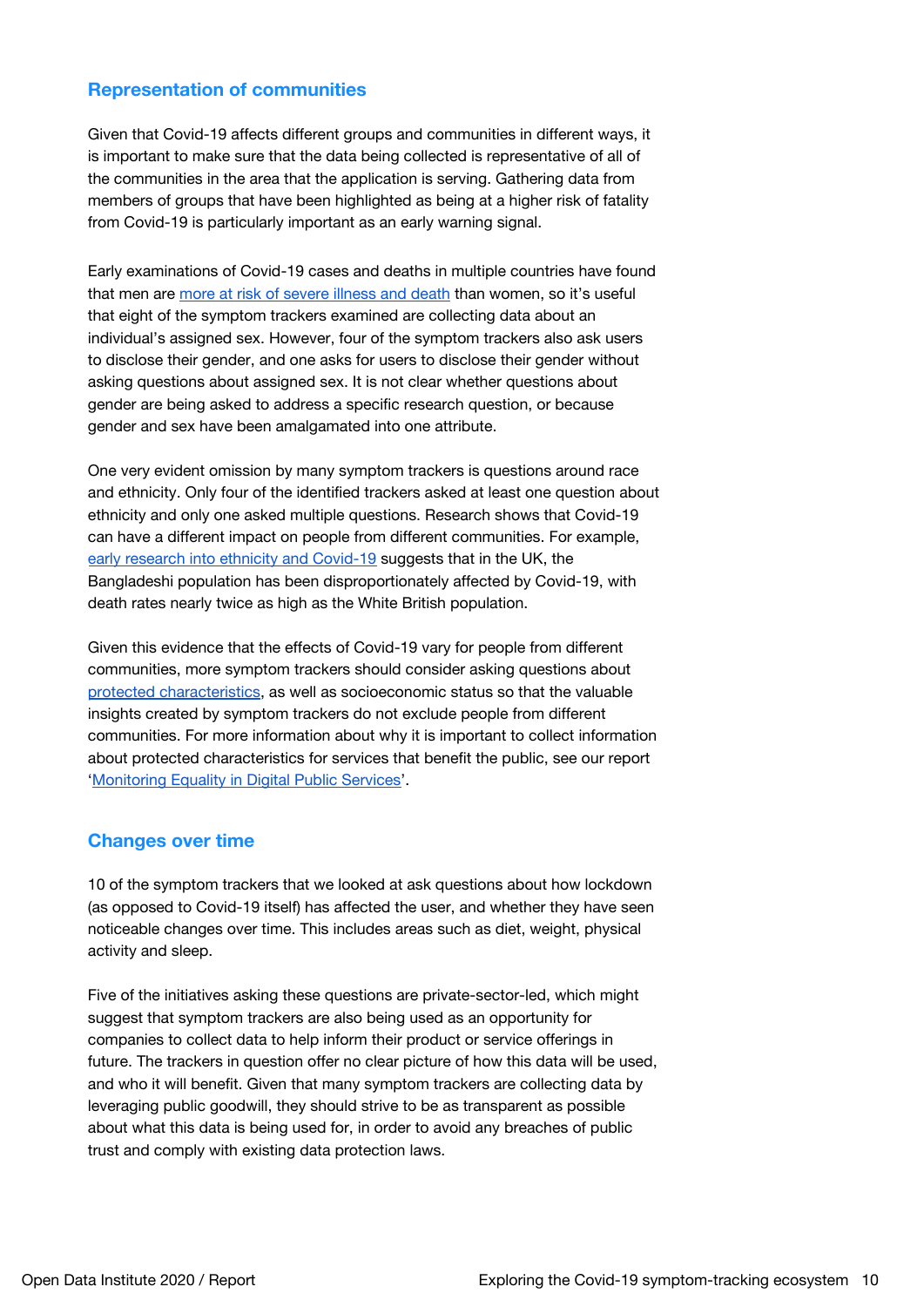### <span id="page-11-0"></span>**Mental health and wellbeing**

11 of the symptom-tracking applications ask at least one question about how the user is feeling, with the most common question being around feelings of anxiety. Given the potential effects that lockdown might be having on people's mental health, questions on this topic could be useful to mental health researchers to produce research insights that can be used to support and promote positive mental health and well being.

## <span id="page-11-1"></span>**Outputs**

Given the range of stakeholders involved in the symptom trackers examined, it is no surprise that there are a variety of outputs that are being produced. Outputs seem to fall into three rough categories:

### <span id="page-11-2"></span>**Individual guidance**

Once a user has filled out the questionnaire, they are presented with a set of recommendations. Many of the applications, such as the CDC [Symptom](https://www.cdc.gov/coronavirus/2019-ncov/symptoms-testing/symptoms.html) Checker, provide simple recommendations such as to see a health specialist if the user records the presence of Covid-19 symptoms.

## <span id="page-11-3"></span>**Research insights**

Many of the initiatives are producing research insights. Some of these insights are shared with the user, like [Your.MD's](https://www.your.md/) tracker, which gives a condition comparison after filling out the questionnaire, based on how you compare to other respondents. Other initiatives are sharing insights publicly, like the [COVID](https://covid.joinzoe.com/data) [Symptom](https://covid.joinzoe.com/data) Study, which is producing visualisations such as how Covid-19 cases in the UK are changing day by day, or how they have changed specifically in the lockdown period. A number of the initiatives which are producing insights are also sharing data with health services, such as the NHS. [Project](https://www.nhsx.nhs.uk/covid-19-response/data-and-information-governance/project-oasis/) Oasis, for example, is a data intermediary which collects data from eight third-party applications and shares it with the NHS to support the response to Covid-19 in the UK.

#### <span id="page-11-4"></span>**Improvements to existing services**

<span id="page-11-5"></span>Some trackers, for example those that are part of wider health-related applications, are collecting Covid-19 data to improve their existing services, such as the support they can offer to individual users. These services aim to support users to improve their general health, rather than to specifically address Covid-19.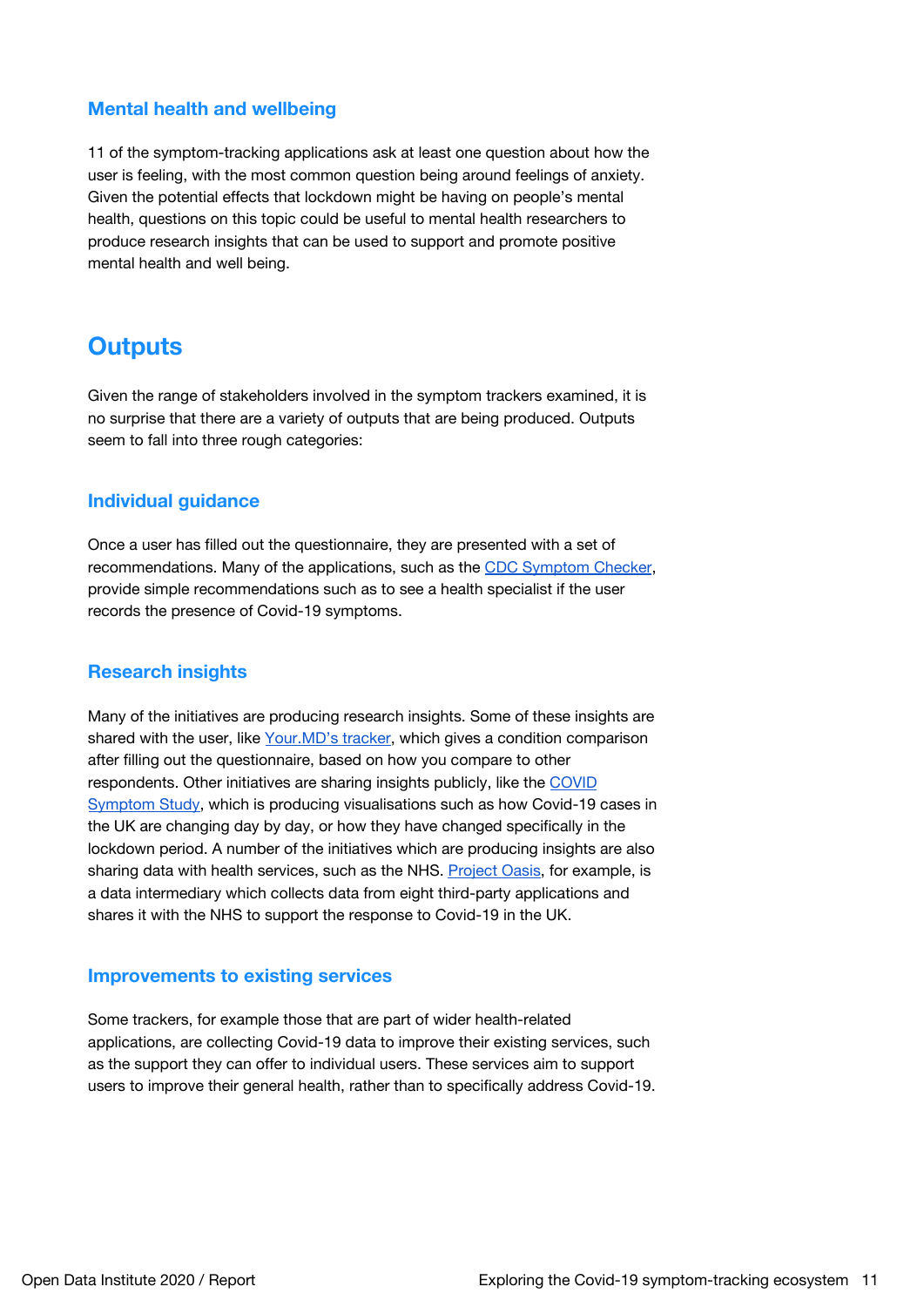# **How does the data collected relate to the outputs?**

The level of detailed data required from users seems to differ greatly, depending on the outcome that the symptom trackers are trying to provide. For example, the Ink [C-19](https://inkc19.app/) app requires only your location and an indication of whether you are well, have symptoms, have been diagnosed as sick, or have recovered from Covid-19. Once you have reported how you are feeling, a coloured circle representing your response appears on a map covering roughly a half-mile radius around your location, so other users of the application know that someone within that rough area has reported their status.

<span id="page-12-0"></span>In comparison, the [Evergreen](https://www.evergreen-life.co.uk/) Life app - which operates as a general health and wellbeing application, but has now also integrated a Covid-19 check into its functionality – asks for more detailed information, such as your current symptoms, whether you have been tested, whether you have been in contact with someone who has tested positive, and whether you would like the information you have submitted to be shared for NHS research purposes. This approach has yielded [outcomes](https://www.evergreen-life.co.uk/insights/covid) such as visualisations of how the number of people reporting Covid symptoms has changed over time, or heatmaps of how many people in a particular area are following existing government guidelines.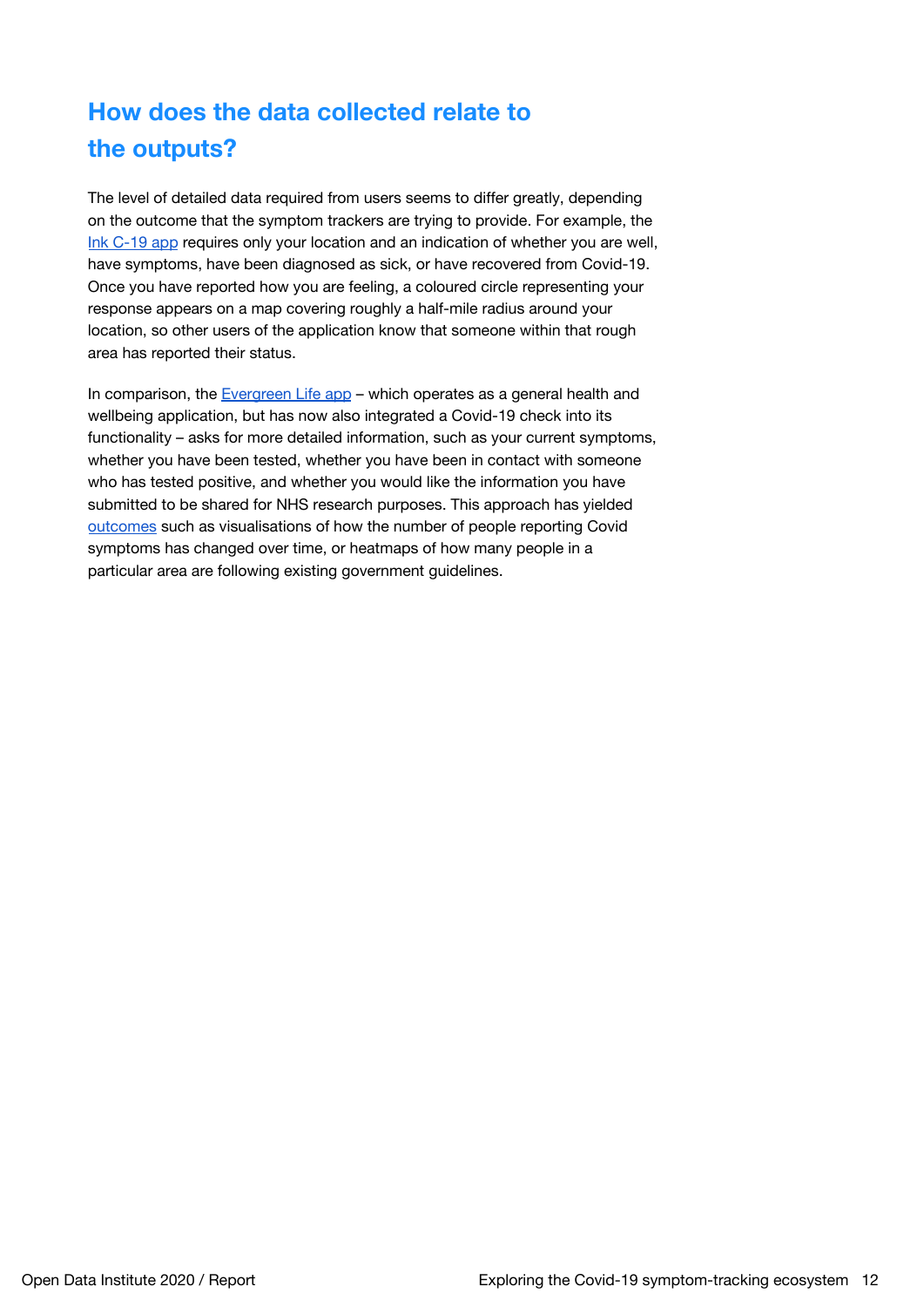# **The symptom-tracking data ecosystem**

Once we had completed the landscape review and data discovery exercises, we created two basic ecosystem maps to reflect what we had learned about the symptom-tracking data ecosystem.

# <span id="page-13-0"></span>**The UK symptom-tracking data ecosystem**



*Example map of generic actors in the UK symptom tracking data ecosystem*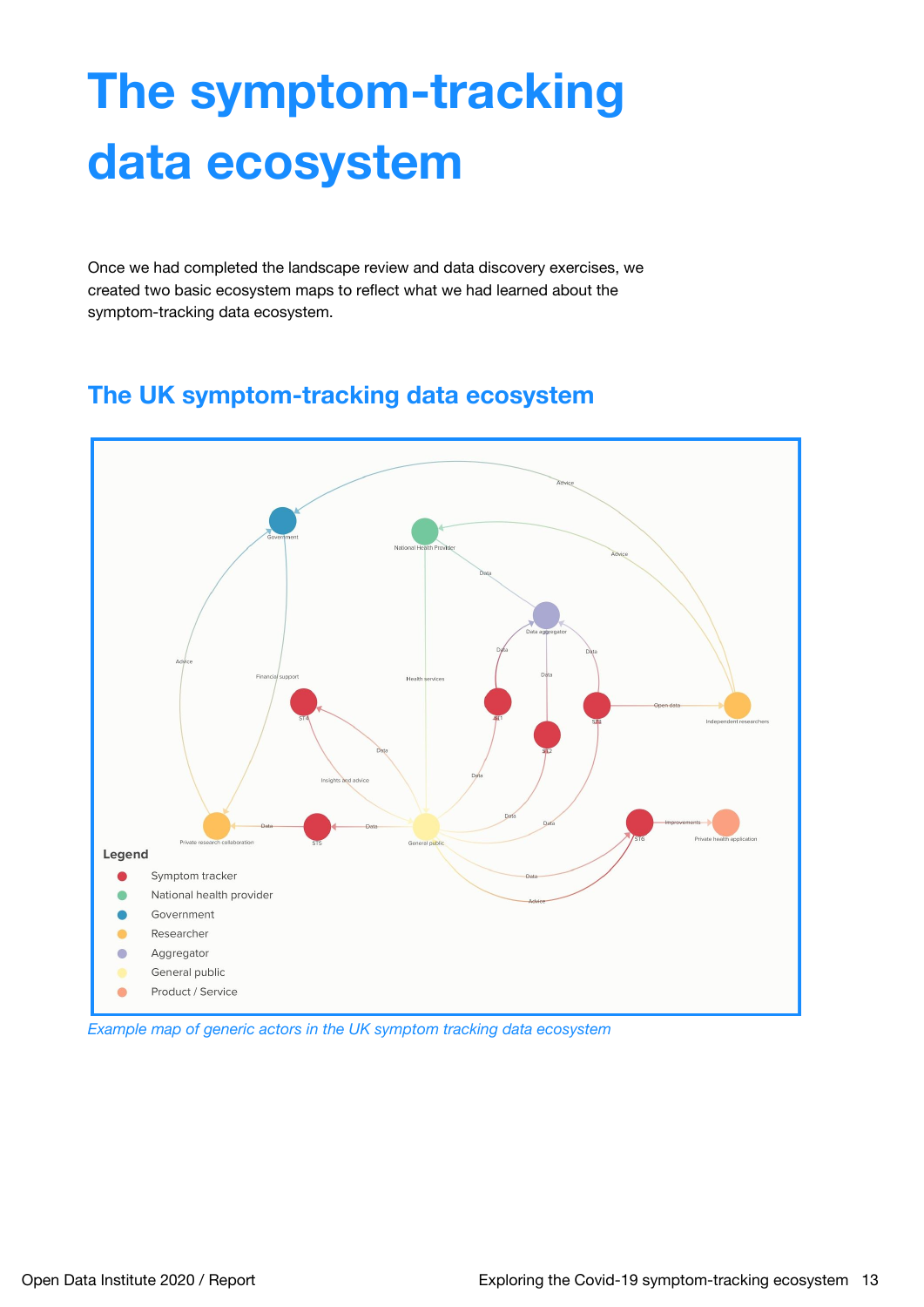In the UK alone, we identified 11 applications that could be considered symptom trackers. The majority of these initiatives were initially established as standalone collaborations between a few organisations. In May 2020, *iHub*, the Innovation centre for Strategic Command, were tasked with identifying Covid-19 symptom trackers and helping them to transfer relevant, anonymous data to [NHSX.](https://www.nhsx.nhs.uk/) This project is called [Project](https://www.nhsx.nhs.uk/covid-19-response/data-and-covid-19/project-oasis/) Oasis.

Eight of the applications we identified have been verified as third-party suppliers by the NHS, and are sharing data as part of Project Oasis. These initiatives are:

- 1. [Agitate](https://inkc19.app/) Ink C-19
- 2. [Connected](https://connectedcognition.org/) Cognition
- 3. [Corona-Help](https://corona-help.uk/) UK
- 4. [Evergreen](https://www.evergreen-life.co.uk/covid-19-heat-map) Life
- 5. [LetsBeatCovid-19](https://letsbeatcovid.net/)
- 6. [TrackTogether](https://tracktogether.org/)
- 7. [Your.MD](https://www.your.md/)
- 8. C-19 COVID [Symptom](https://covid.joinzoe.com/) Study

In addition, the NHS has its own online symptom checker which is available at NHS 111 [online.](https://111.nhs.uk/covid-19/)

#### <span id="page-14-0"></span>**Where is value being created in this example?**

The eight third party suppliers that are part of the Project Oasis initiative are sharing data to jHub. jHub cleans and anonymises the data, then shares it with NHSX. This data is being used by NHSX to inform their COVID-19 response by helping them to understand the spread of the virus across the UK.

Each of these third party suppliers, and the other three initiatives – [CEBM](https://www.cebm.net/covid-19/covid-19-signs-and-symptoms-tracker/) COVID-19 [Symptoms](https://www.cebm.net/covid-19/covid-19-signs-and-symptoms-tracker/) Tracker, Patient [Access](https://www.patientaccess.com/coronavirus) and [Studybugs](https://studybugs.com/) – are also using the data to create their own outputs, as described above.

#### <span id="page-14-1"></span>**Barriers to impact**

One of the potential issues in this ecosystem is that while many of the third party applications are sharing data with NHSX via Project Oasis, and presumably with stakeholders involved in their own initiatives, there is very little transparency in what data has been collected, what is being shared between different stakeholders, and for what purpose.

The lack of visibility of what data is being collected could be stifling opportunities for collaborations between initiatives or with the research community more broadly. For example, researchers might have the skills or funding to try and address a particular research question, but might need access to data to help them do so. Without being able to see who is collecting useful data, researchers won't know which organisations to approach about collaboration.

The lack of transparency around how data is being used and shared also makes it very difficult for a user of the application to know what data about them is being used for and therefore make an informed decision about opting in or out of the service.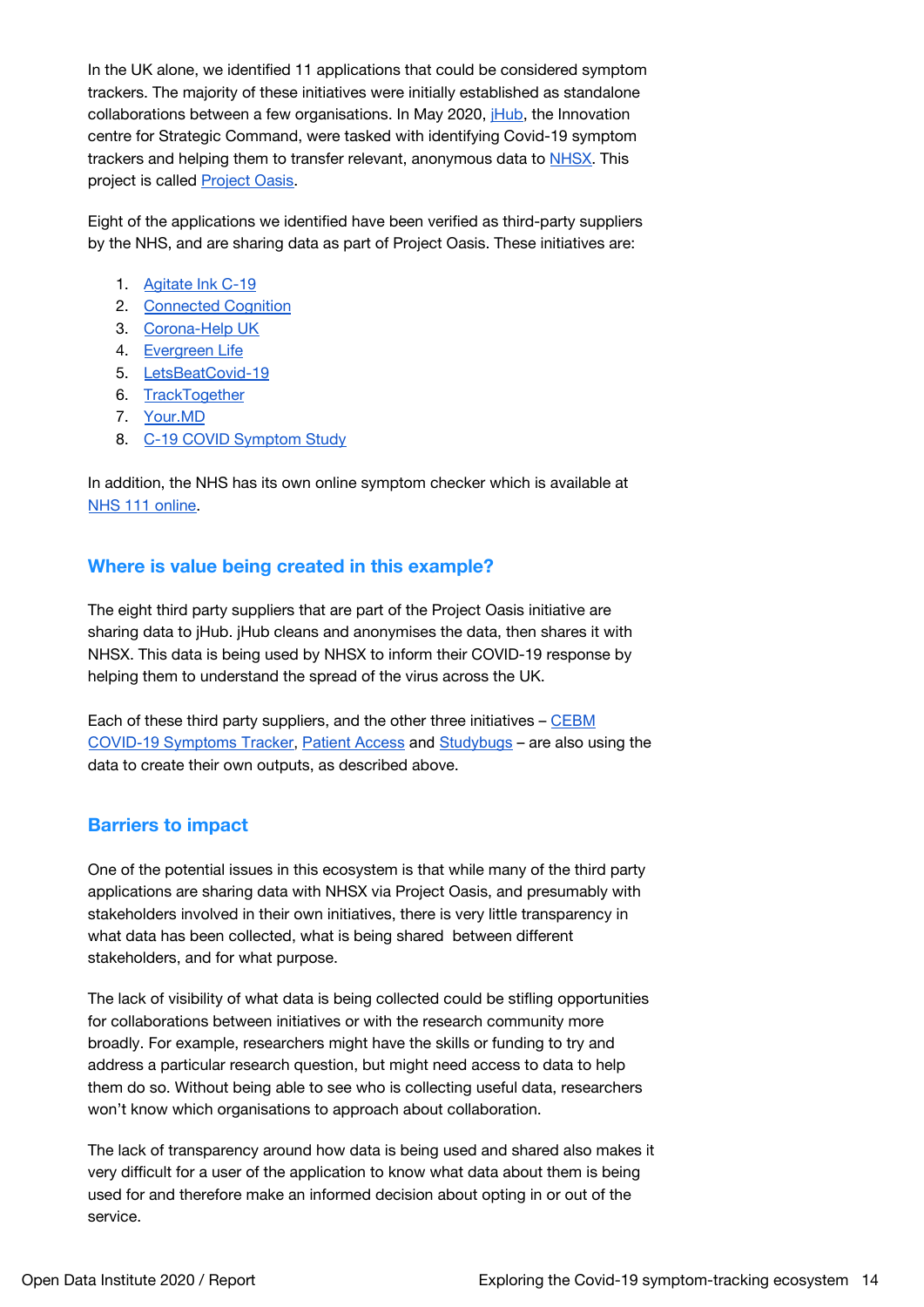## **Opportunities**

Symptom trackers in the UK ecosystem could provide opportunities for other researchers or innovators by being more open about the data that they are collecting. They could make descriptions of the data or metadata openly available on their websites, or through their applications, and by publishing open data where possible. This behaviour change could be driven by the funders of the initiatives, who might be able to spend money more efficiently by encouraging collaboration, or by the initiatives themselves, in order to solve any challenges they face by bringing in additional support. Initiatives like TrackTogether and Studybugs are currently leading the way in creating an open culture around Covid-19 symptom data and are an example for others to follow.

## <span id="page-15-0"></span>**International variations**

This section outlines what we have seen happening in other countries. Given the limited range of applications that were identified outside the UK, this is not a comprehensive review of the international approach to Covid-19 symptom tracking.

## **A single source approach**

In some countries, citizens have been encouraged to use one particular application.

In Canada, the Canada [Covid-19](https://www.thrive.health/canada-covid19-app) App has been endorsed by Health Canada as the main application for Canadian citizens to use when checking symptoms or getting information about Covid-19. This allows the Canadian Government more control over how data is being collected about the pandemic, as well as an opportunity to disseminate information to citizens.

In Vietnam, a very similar approach has been taken with the [NCOVI](https://ncovi.vnpt.vn/) app, the official application of the Ministry of Health and the Ministry of Information and Communications to help people assess their symptoms and make decisions about seeing a health professional. The application is also used as an official channel for state agencies to send recommendations to the public about national and local changes.

It is still likely that even if citizens are encouraged to use a particular application, that they could be using one or more alternative regional, national or international applications. This would likely be due to how outputs vary across applications. For example, parents of schoolchildren might find more value in an application that gives them tailored advice about their child and school, rather than one that recommends a national guidance.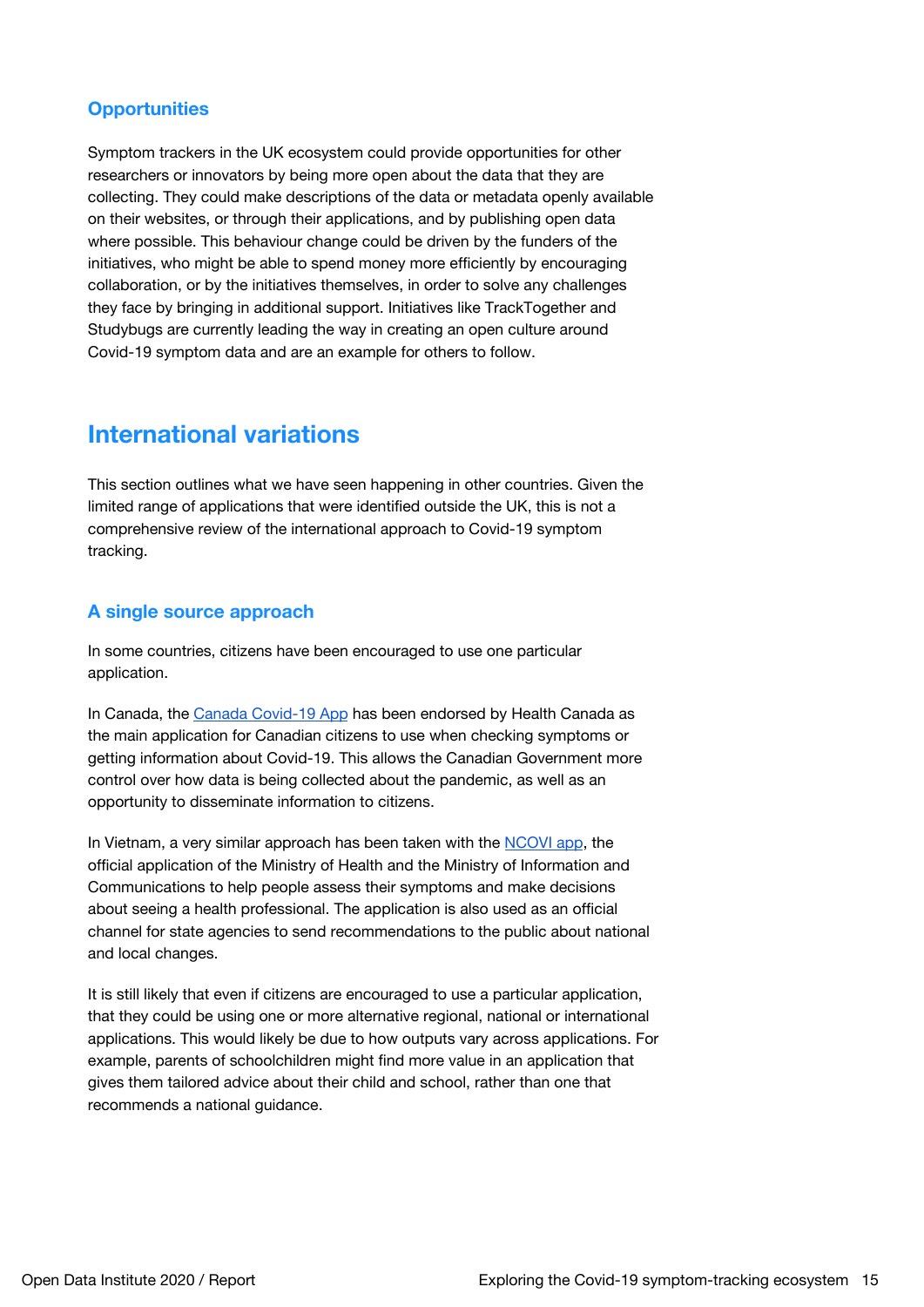## **A more collaborative approach**



*Example map of generic actors in a more collaborative symptom tracking data ecosystem*

During this research, we were unable to find many good examples of where multiple symptom-tracking initiatives were working together to make data more accessible and produce insights about Covid-19.

One example that came up was the model adopted by the [Coronavirus](https://www.coronaviruscensuscollective.org/) Census [Collective,](https://www.coronaviruscensuscollective.org/) an international consortium calling for academics, health organisations, and medical professionals around the world to join them. The Coronavirus Census Collective recognises that in this unique situation, a centralised platform could provide a place for different symptom-tracking initiatives to connect and learn from each other's approaches and findings.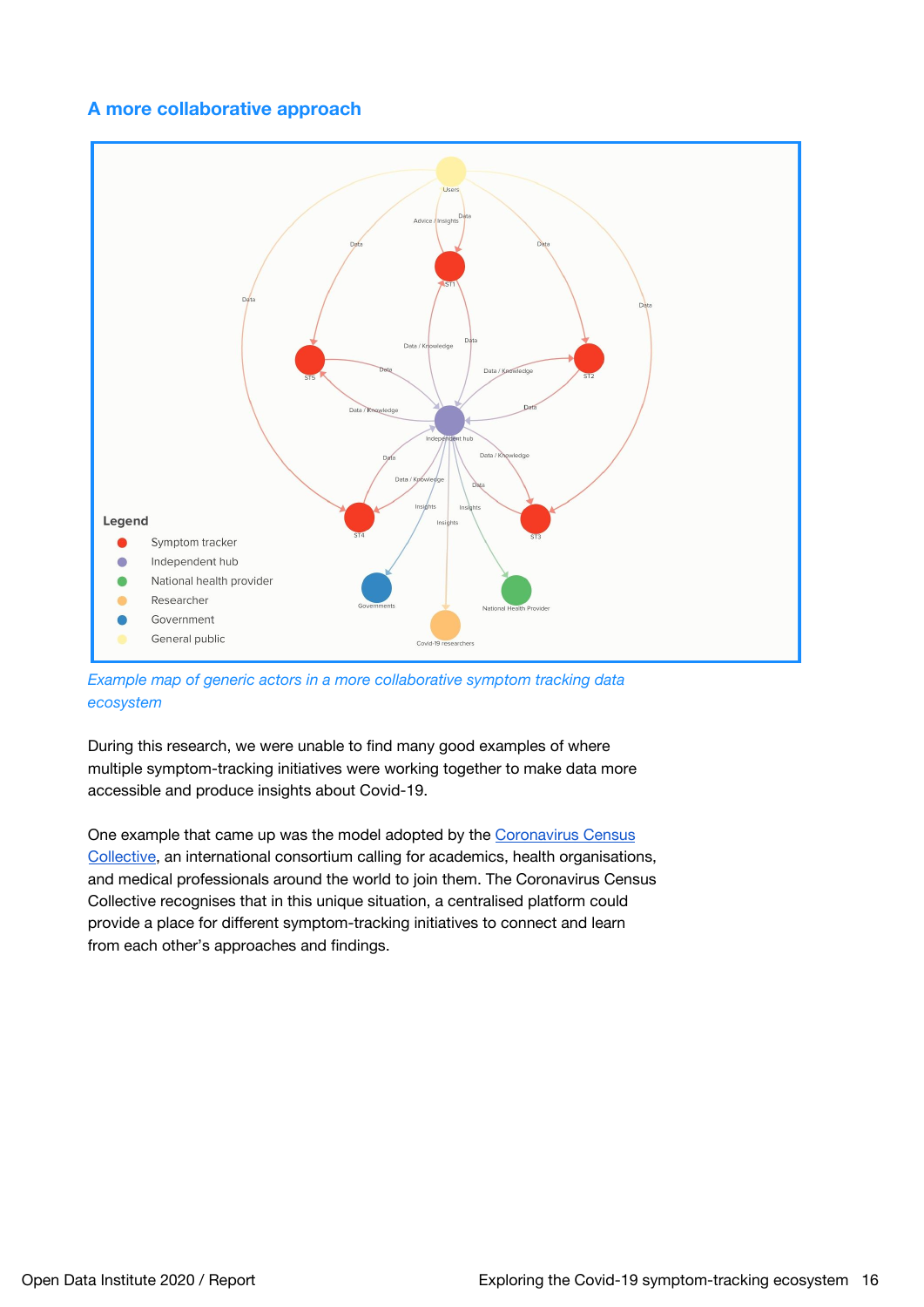## **Where is value being created in this example?**

As well as enabling knowledge sharing, the platform provides a collection, aggregation and analytics function, which allows organisations to contribute to a growing data resource. The resource can be used by all members of the initiative. This approach enables people who need to access data about Covid-19 symptoms to find what they are looking for more easily.

A more collaborative approach can also help to address some of the inconsistencies around standards for data that might prevent data reusers from using symptom data to create new solutions.

Although the Coronavirus Census Collective data is being stored centrally, the outputs created by researchers and health professionals can still be tailored to their unique audiences.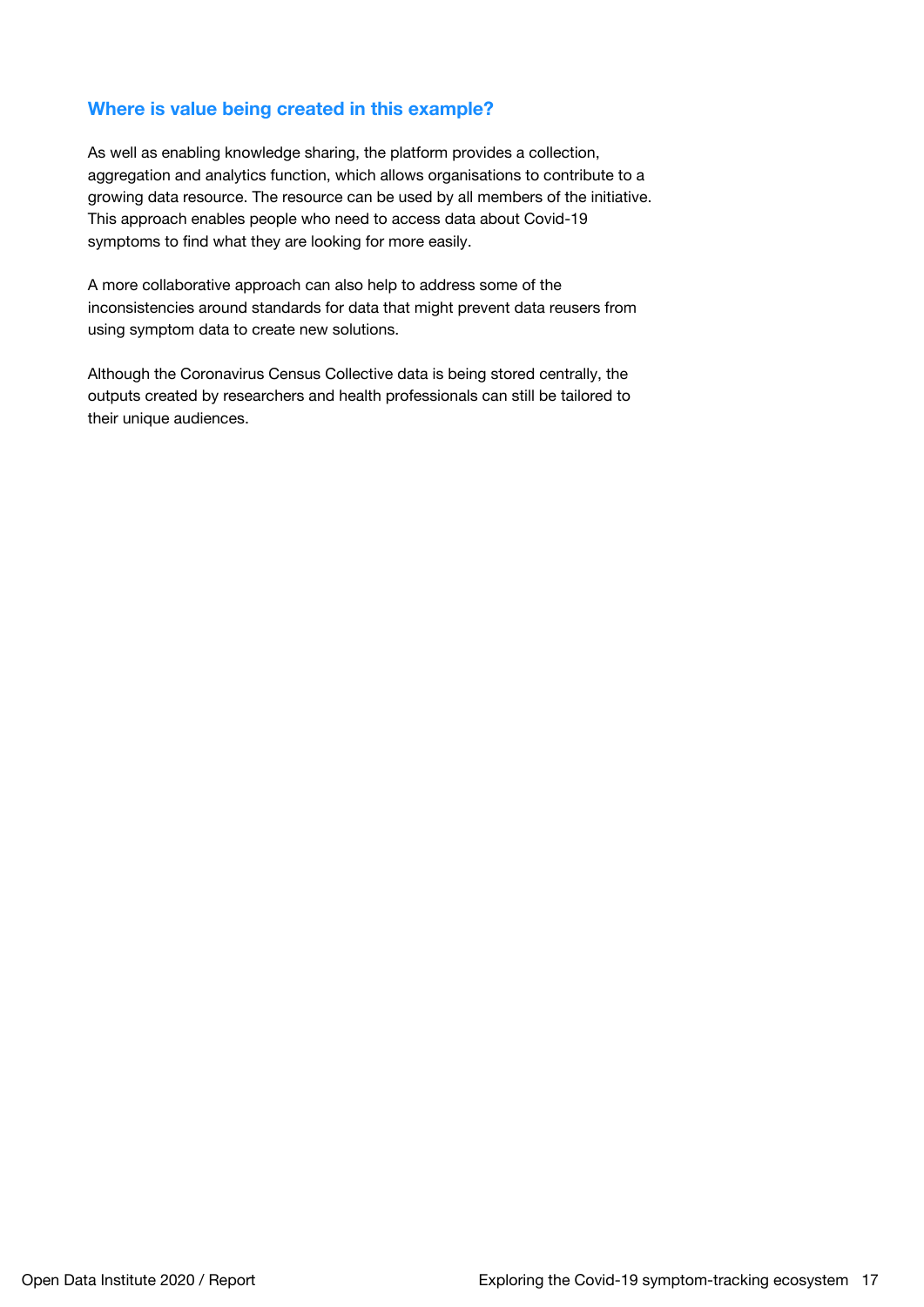# <span id="page-18-1"></span>**Discussion**

It has been good to see a large number of symptom-tracking initiatives emerging in response to the Covid-19 pandemic. With multiple organisations aiming to address this global challenge, we are seeing a variety of useful insights, from information about local [Covid-19](https://covid.joinzoe.com/data) infection rates to better understanding of [how](https://theconversation.com/our-free-coronavirus-symptom-tracking-app-has-been-used-by-two-million-people-heres-what-were-learning-134923) the virus affects [different](https://theconversation.com/our-free-coronavirus-symptom-tracking-app-has-been-used-by-two-million-people-heres-what-were-learning-134923) people, being produced as a result of their efforts.

We believe that symptom trackers could unlock even more value from the data that they are collecting by collaborating with each other and sharing data. Better collaboration could provide data reusers with the opportunity to create new tools, guidance and approaches that researchers may not have the skills, expertise or resources to create themselves. However, our research has identified some major tensions that prevent collaboration and sharing of symptom-tracking data.

## **Data discovery**

A key finding from this research is that the organisations behind symptom-tracking initiatives have not been very good at publishing information about the data that they are collecting. This limits the ability of data reusers to identify which organisations have useful datasets, and therefore who they should be approaching for collaboration.

## <span id="page-18-0"></span>**Legal complexities**

Negotiating legal terms for access to data can be complex – see the ODI's ['Data](https://theodi.org/article/data-trusts-in-2020/) [trusts](https://theodi.org/article/data-trusts-in-2020/) in 2020' blog post for more detail. Solving the complexities around negotiating access to data can incur a high cost and effort for both symptom trackers and data reusers who want to collaborate.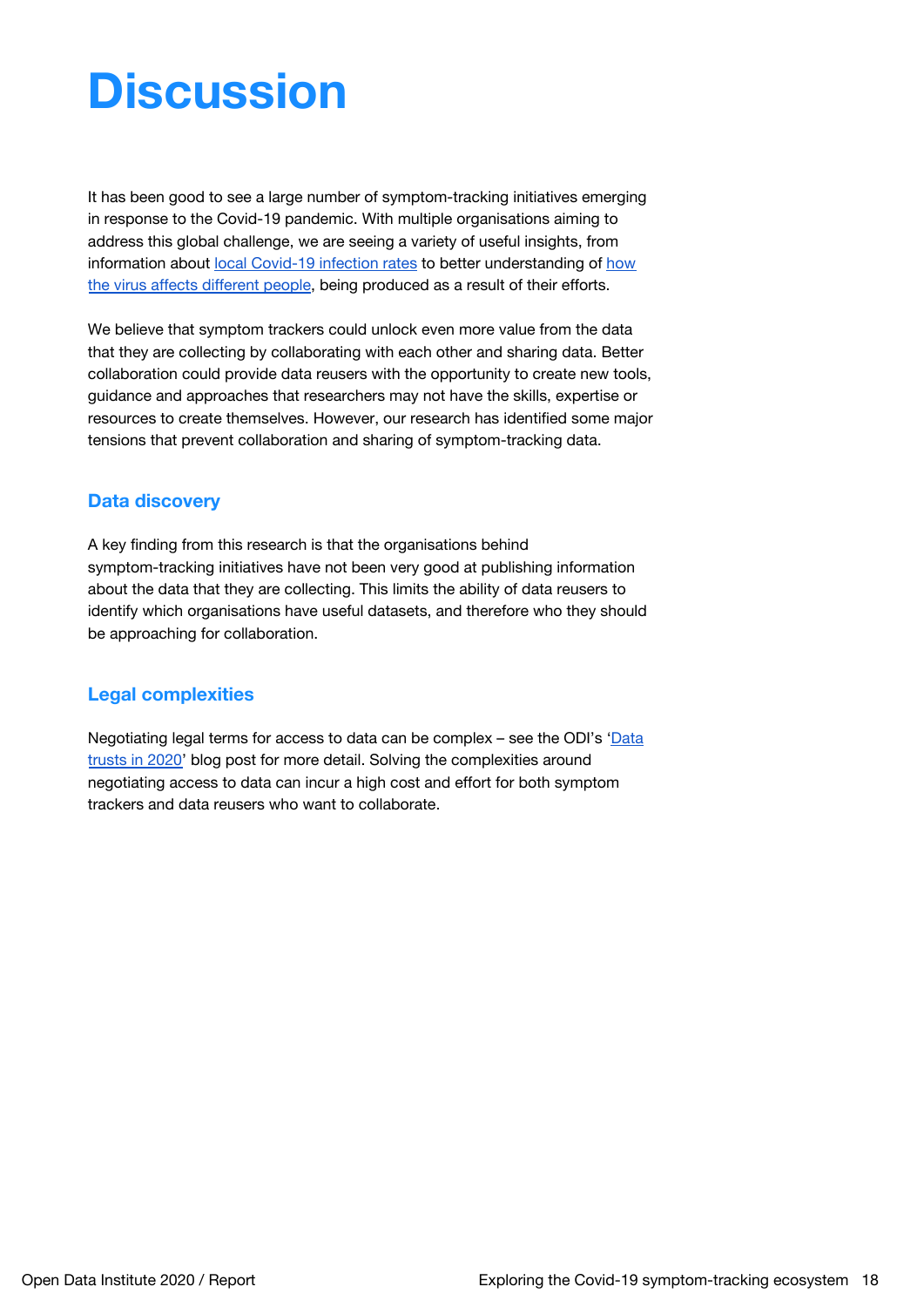## **Technical barriers**

An absence of compatible sharing mechanisms makes it difficult for symptom trackers to share data with reusers, without investing time and money into enablement. A lack of data standards around symptom-tracking data means that even if data is shared, significant effort might be required by reusers before the data can be used to best effect. Authorities have been stressing the [need](https://www.thelancet.com/journals/laninf/article/PIIS1473-3099(20)30635-6/fulltext) for [standardisation](https://www.thelancet.com/journals/laninf/article/PIIS1473-3099(20)30635-6/fulltext) of Covid-19 data and some data standards do already exist (for example, most of the data that has been shared has been through json and csv formats), but more effort is needed to create new standards or adopt existing ones, such as the National Health Service [SNOMED](https://digital.nhs.uk/services/terminology-and-classifications/snomed-ct) CT standard for clinical vocabulary use in electronic records.

These barriers to sharing and collaboration could create unintended consequences for beneficiaries of symptom-tracking outputs. For example, unless they can access data from multiple symptom-tracking applications, data reusers can only draw data from a small portion of the target population. This could lead to outputs that don't reflect the diversity in our communities, and potentially have a negative effect on users – for instance generalising, and therefore misrepresenting, the risks that certain symptoms present to individuals.

### **Trust and trustworthiness**

The pandemic has provided a number of health and wellbeing initiatives with a unique opportunity to collect useful data about people, but the lack of clarity about why some questions – such as personal changes during lockdown –are being asked is a matter of concern. It is clear from the research that symptom-tracking initiatives are collecting symptom data for multiple purposes, including providing personalised guidance and improving research insights about the virus. But they might also be using this as an opportunity to improve existing products and services, or to build new ones.

This in itself isn't necessarily a bad thing, but much of the data that is being collected is sensitive health data about people; this makes it important for symptom trackers to collect and use data in a trustworthy and transparent way, so that they don't unintentionally create harmful impacts for users. Our research has suggested that most symptom trackers could do a better job of communicating their purpose clearly and talking more openly about why they are collecting the information that they do.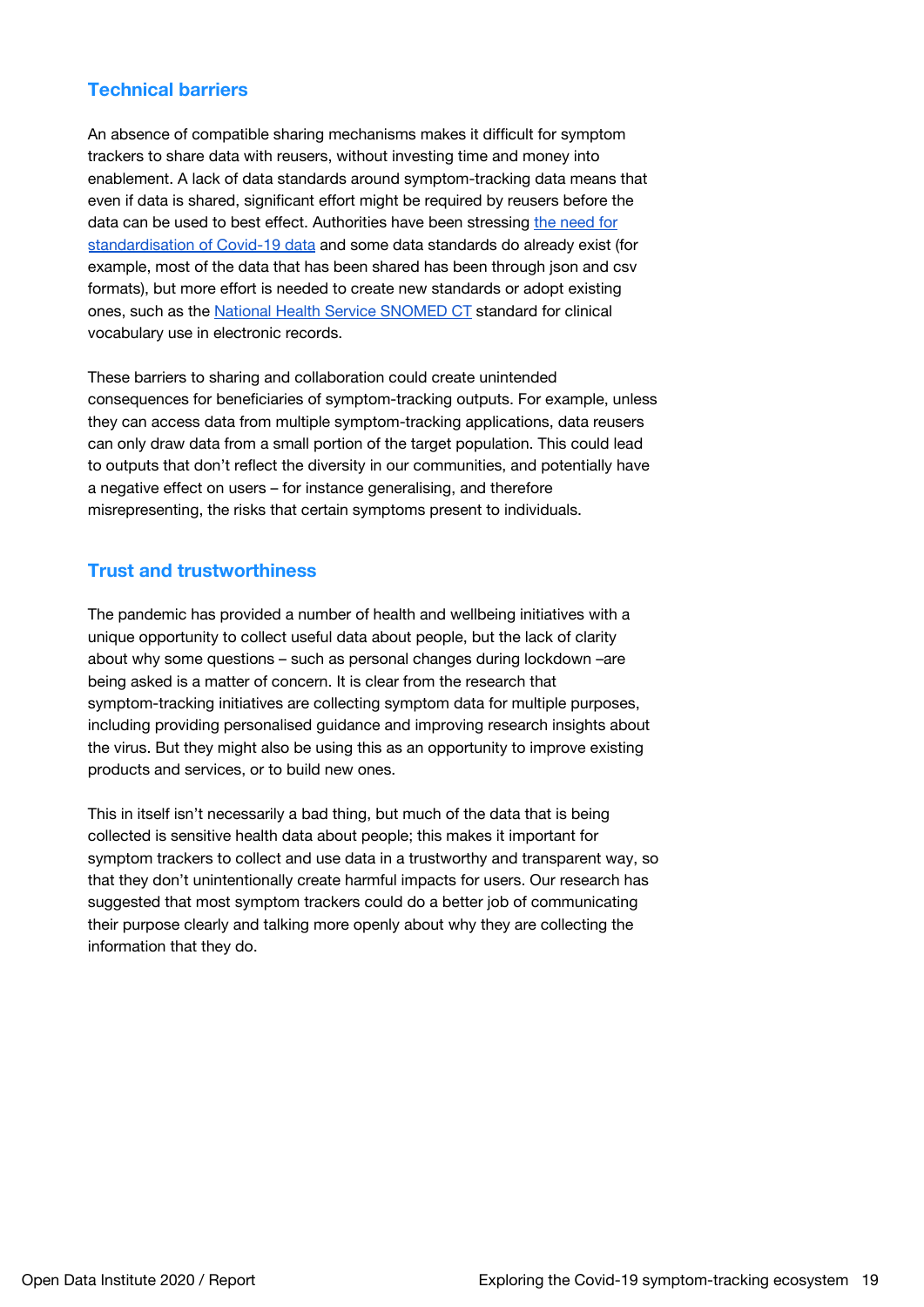# **Recommendations**

We want public health officials, medical researchers and other data reusers to be able to get access to and reuse data collected by symptom-tracking applications, so that they can create new tools and make better decisions about the Covid-19 pandemic.

Activities involved in enabling better access and reuse of symptom-tracking data include:

- reducing the costs to application developers in providing symptom-tracking data
- reducing the costs to data reusers in accessing and using symptom-tracking data
- improving the understanding of application developers about the data needs of data reusers (for example which symptoms or other information needs to be collected to support operations or research,and the required frequency or regularity of this data collection)
- facilitating the discovery and negotiation of access to data between symptom-tracking applications and data reusers
- enabling data reusers to accurately assess the quality, utility and trustworthiness of data from symptom-tracking applications based on factors such as coverage, how users are asked for information, whether they have good ethical practices, and so on.

We believe that these outcomes can be facilitated through the creation of:

- **standards for sharing data** from symptom-tracking applications
- **an enabling hub to facilitate interactions** between symptom-tracking applications and data reusers, possibly including an audit and certification function.

We also believe that it is important for the symptom-tracking initiatives themselves to be open and transparent about what data they are collecting (at a high level) and why they are collecting, in order to build trust with the wider public.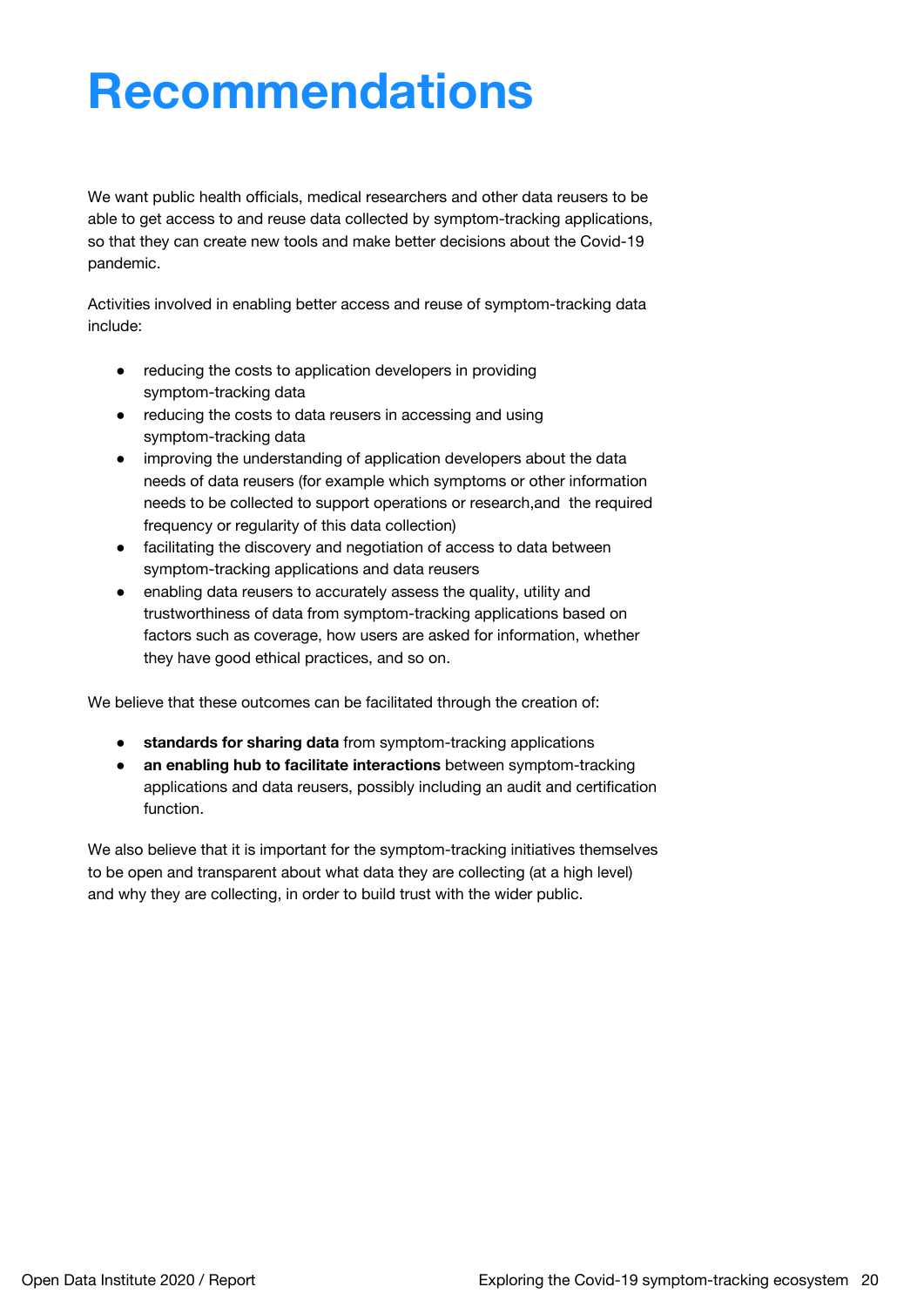# **Standards for data**

Here we have summarised our thoughts on the importance of good standards for Covid-19 data. For a more detailed discussion, please read our blog post ['Data](https://theodi.org/article/data-and-covid-19-why-standards-matter/) and Covid-19: why [standards](https://theodi.org/article/data-and-covid-19-why-standards-matter/) matter'.

The ODI offers a free resource: the 'Open standards for data [guidebook](https://standards.theodi.org/)', which can help data stewards to understand the different types of standards, and provides guidance on when to create standards – and when not to.

Symptom trackers can create more interoperability without the need to start full-blown standardisation efforts. They can

- check whether someone else has already published similar data, and whether they can follow a similar approach
- if there is no precedent to follow, create clear and open documentation about the data they hold and how it is being structured, so others can follow the same approach.

This can provide a blueprint to enable new initiatives to follow in successful footsteps, or support existing initiatives to adopt a similar structure to the data that they have collected, making it more compatible with a successful approach. It will also help reusers of the data to understand what shape the data is in before they attempt to use it themselves.

Making adapters and other pipeline software open is another low effort, but useful way to increase interoperability in practice. For more information about the importance of standards and adaptors for Covid-19 symptom-tracking data, please read our 'Symptom tracking: [standards](https://docs.google.com/document/d/1YBIyc8J3Tprj4_6kvU3mtDlCZSPm9UtGfefuJPn7Kzg/edit?ts=5f4e20cd) and adaptors' guidance.

Governments should:

- In a time of crisis like this one, take an active role encouraging and helping increase interoperability by supporting collaboration on emerging standards
- When government-funded organisations are acting as aggregators, they should whenever possible make the adapters and software they are using as open as possible, so that others can benefit from data from different sources
- Outside of times of crisis, support standards infrastructure such as open standards organisations, so that standards can be available when needed and so that guidance can be available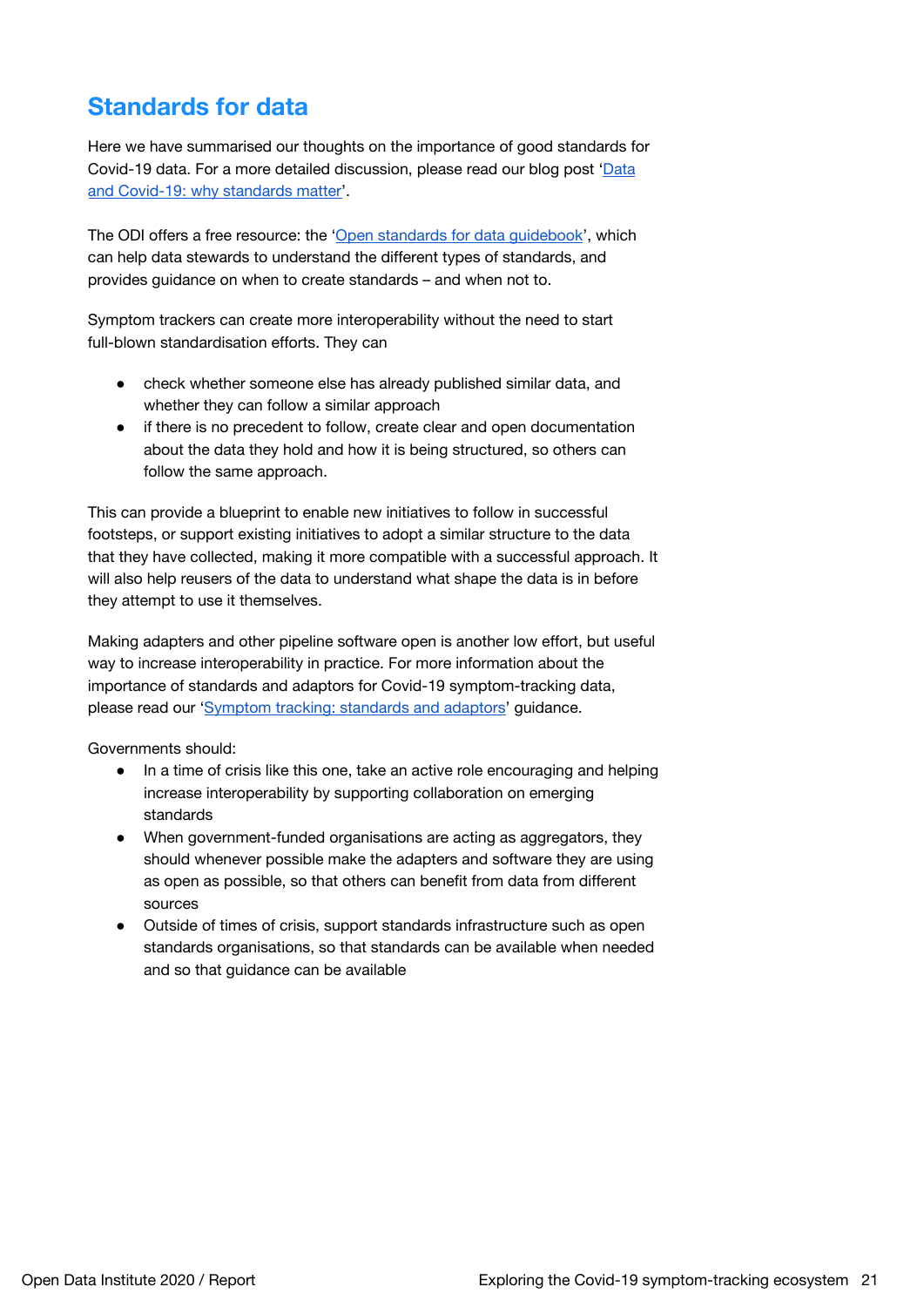## **Enabling hub to facilitate interactions**

Whether you want to allow and nurture a rich decentralised ecosystem or champion a centralised approach, enabling the ecosystem of symptom trackers, data reusers and perhaps even beneficiaries to communicate and work together, is integral to making sure that all stakeholders are gaining collective value from data.

The development of a hub could help to make Covid-19 data more discoverable, reduce coordination costs associated with negotiating appropriate access to data between symptom-tracking applications and data reusers and help foster the exchange of knowledge.

Philanthropic funders, international public health organisations and government could/should play a stronger role in convening, funding these hubs, and maintaining knowledge there.

The ODI has developed the Data [Ecosystem](https://theodi.org/article/data-ecosystem-mapping-tool/) Mapping tool, which can be used to understand who is involved in the ecosystem, identify where data is being collected and shared, where other exchanges of value are occuring, and to understand the impacts of these interactions. We recommend that health policy organisations use this tool to understand the current state of the Covid-19 symptom-tracking ecosystem and then use that understanding to consider what infrastructure needs to be built in order to enable the ecosystem to connect and collaborate more effectively.

# **Building trust with the public through ethical approaches**

Symptom trackers need to make sure that as well as creating valuable outputs, they are protecting the rights and wellbeing of the people they are collecting data about, by being open and transparent about what data they are collecting and why, and using that data in an ethical way.

Data ethics relates to good practice around how data is collected, used and shared. It is especially relevant when data activities have the potential to affect people and society, directly or indirectly. The **Data Ethics [Canvas](https://theodi.org/article/data-ethics-canvas/)** is a tool developed by us at the Open Data Institute (ODI) that can help those collecting, sharing and using data identify and manage ethical issues.

We recommend that symptom-tracking initiatives use the tool to:

- understand the data that they need to collect for their purpose
- explore the potential beneficial and harmful impacts of using this data
- plan their engagement with stakeholders, including identified beneficiaries
- integrate ethical practices into their project or initiative.

We have discussed the importance of identifying and managing ethical issues around data during the pandemic in this [blog](https://theodi.org/article/covid-19-identifying-and-managing-ethical-issues-around-data/) post.